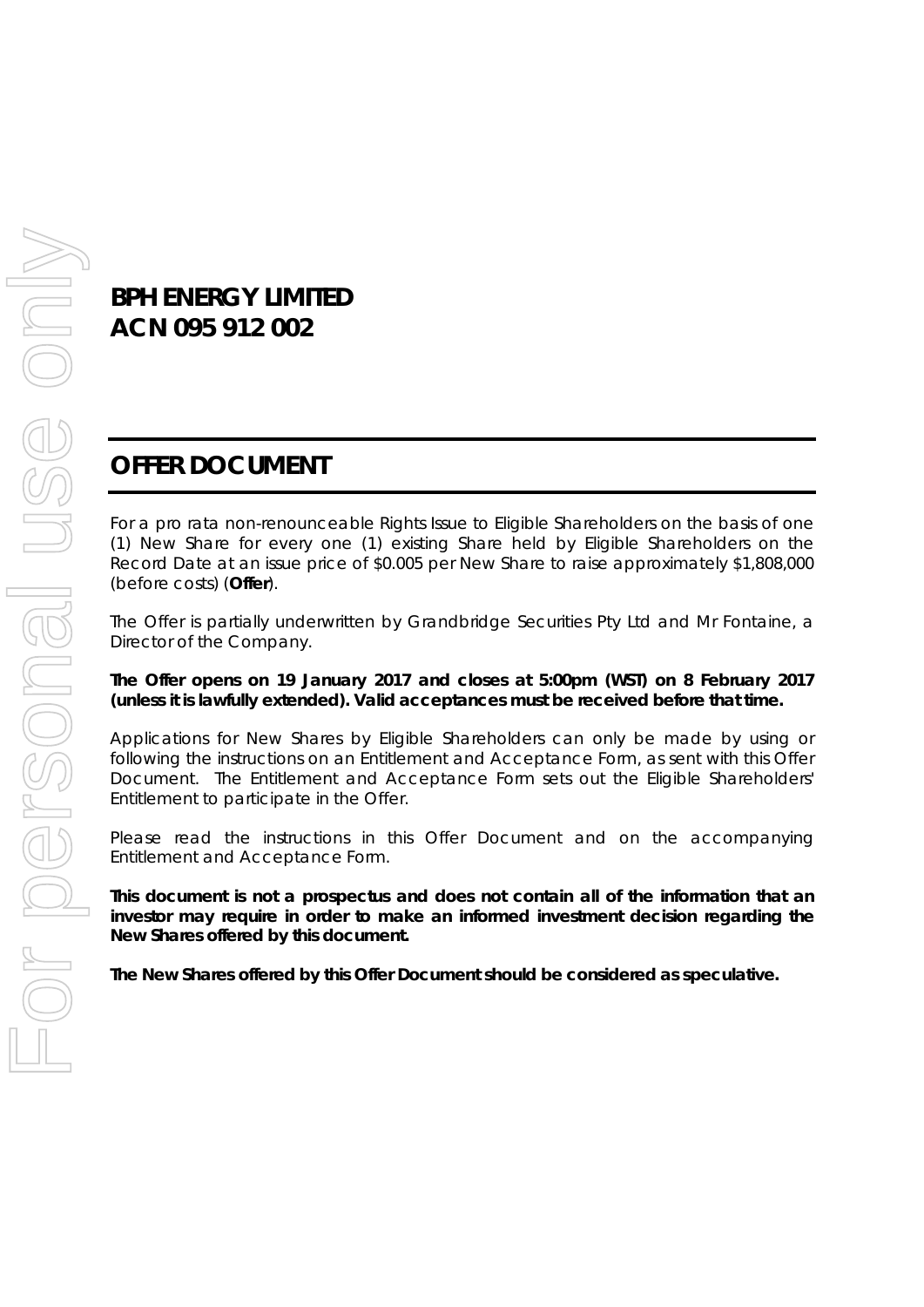# **TABLE OF CONTENTS**

| $\overline{4}$ . |  |
|------------------|--|
| 5.               |  |
|                  |  |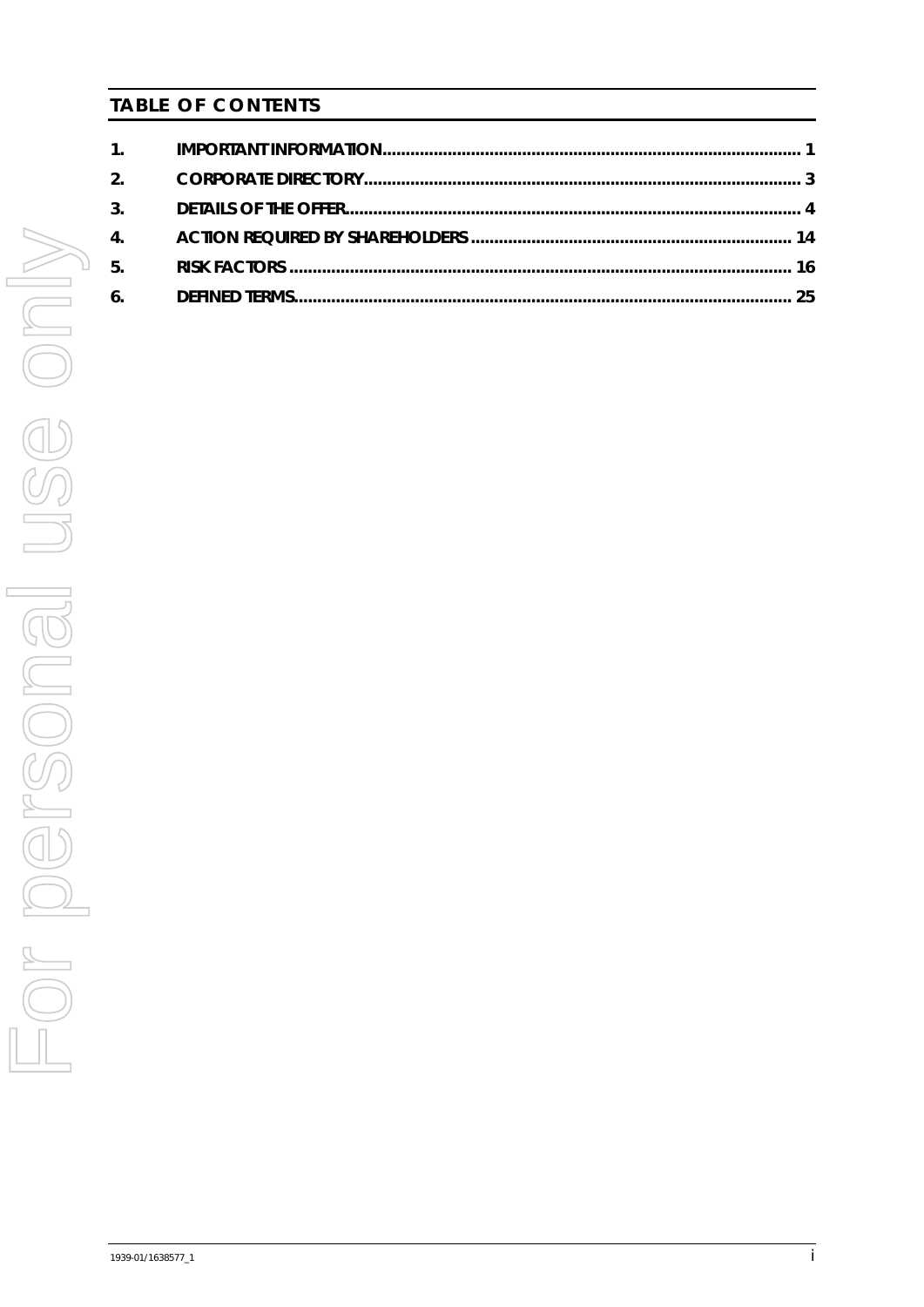# <span id="page-2-0"></span>**1. IMPORTANT INFORMATION**

No person is authorised to give any information or to make any representation in connection with the Offer which is not contained in this Offer Document. Any information or representation not so contained may not be relied on as having been authorised by the Company in connection with the Offer.

# **1.1 This document is not a prospectus**

This Offer Document is dated 11 January 2017, has been prepared by BPH Energy Limited and is for a rights issue of continuously quoted securities (as defined in the Corporations Act) of the Company. This Offer Document is not a prospectus under the Corporations Act and has not been lodged with the ASIC. It does not contain all of the information that an investor would find in a prospectus or which may be required in order to make an informed investment decision regarding, or about the rights attaching to, the Shares offered by this document.

This Offer Document including each of the documents attached to it and which form part of this Offer Document are important and should be read in their entirety prior to making an investment decision. In particular, Shareholders should refer to the risk factors set out in section [5](#page-17-0) of this document. If you do not fully understand this Offer Document or are in any doubt as to how to deal with it, you should consult your professional adviser.

# **1.2 Section 708AA of the Corporations Act**

This Offer Document has been prepared in accordance with section 708AA of the Corporations Act and applicable ASIC Class Order 08/35. In general terms, section 708AA permits certain companies to undertake rights issues without being required to use or provide to shareholders a prospectus or other disclosure document. Accordingly, the level of disclosure in this Offer Document is significantly less than the level of disclosure required in, and what you would expect in, a prospectus. Eligible Shareholders should rely on their own knowledge of the Company, refer to disclosures made by the Company to ASX and consult their professional advisers before deciding to accept the Offer.

# **1.3 Eligibility**

Applications for Shares by Eligible Shareholders can only be made on an original Entitlement and Acceptance Form, as sent with this Offer Document. The Entitlement and Acceptance Form sets out an Eligible Shareholder's Entitlement to participate in the Offer.

#### **1.4 Overseas Shareholders**

This Offer Document does not, and is not intended to, constitute an offer in any place or jurisdiction in which, or to any person to whom, it would not be lawful to make such an offer or to issue this Offer Document.

The Offer is not being extended and Shares will not be issued to Shareholders with a registered address which is outside Australia and New Zealand. It is not practicable for the Company to comply with the securities laws of overseas jurisdictions (other than those mentioned above) having regard to the number of overseas Shareholders, the number and value of Shares these Shareholders would be offered and the cost of complying with regulatory requirements in each relevant jurisdiction.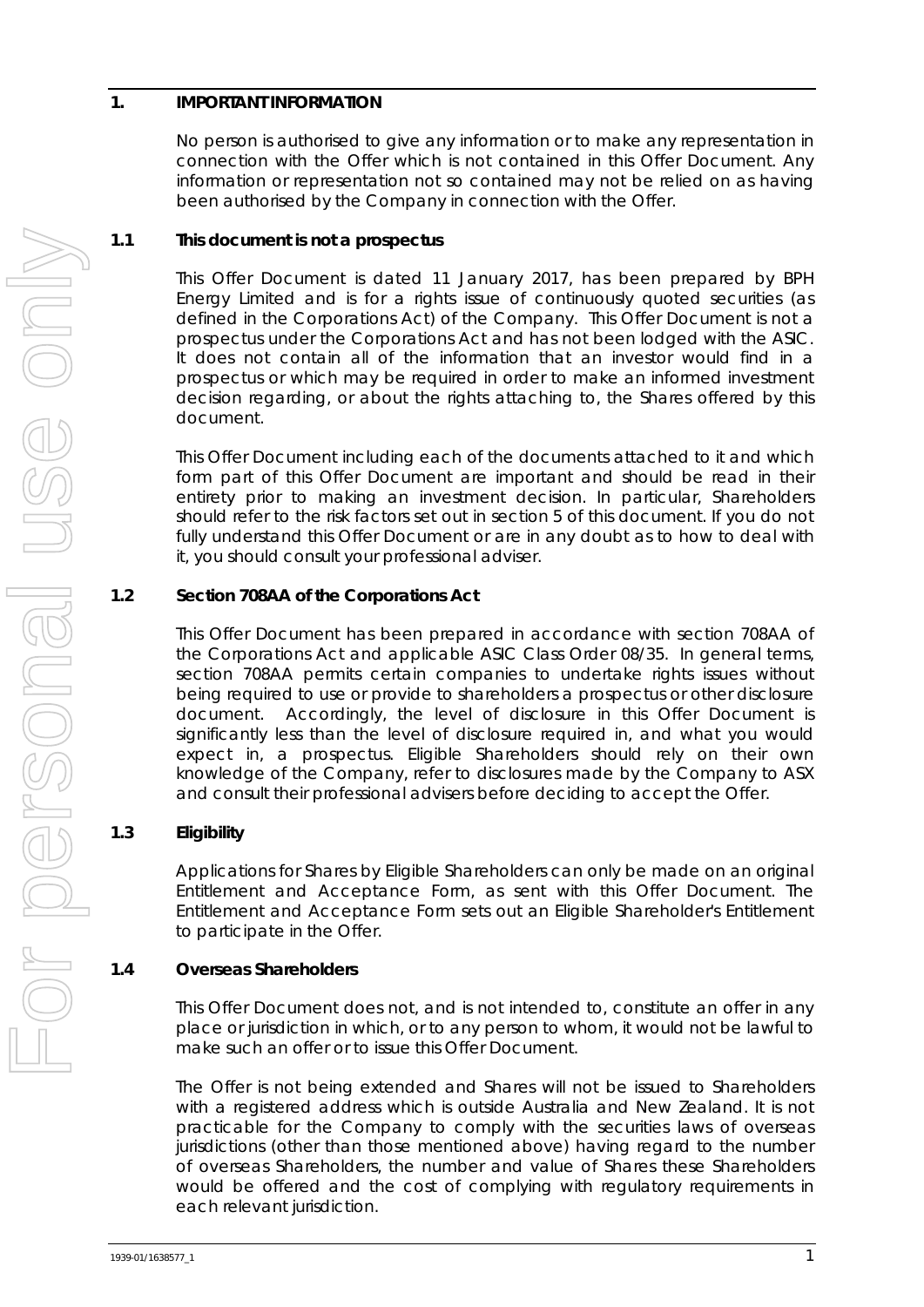#### *New Zealand Shareholders*

The Offer is being made in New Zealand pursuant to the Securities Act (Overseas Companies) Exemption Notice 2013.

Shareholders resident in Australia or New Zealand holding Shares on behalf of persons who are resident overseas are responsible for ensuring that taking up an Entitlement under the Offer does not breach regulations in the relevant overseas jurisdiction. Return of a duly completed Entitlement and Acceptance Form will be taken by the Company to constitute a representation that there has been no breach of those regulations.

#### **1.5 Notice to nominees and custodians**

Shareholders resident in Australia or New Zealand holding Shares on behalf of persons who are resident overseas are responsible for ensuring that taking up an Entitlement under the Offer does not breach regulations in the relevant overseas jurisdiction. Return of a duly completed Entitlement and Acceptance Form will be taken by the Company to constitute a representation that there has been no breach of those regulations.

#### **1.6 Privacy Act**

If you complete an Entitlement and Acceptance Form, you will be providing personal information to the Company (directly or by the Company's share registry). The Company collects, holds and uses that information to assess your application, service your needs as a Shareholder, facilitate distribution payments and corporate communications to you as a Shareholder and carry out administration.

The information may also be used from time to time and disclosed to persons inspecting the register, bidders for your securities in the context of takeovers, regulatory bodies, including the Australian Taxation Office, authorised securities brokers, print service providers, mail houses and the Company's share registry.

You can access, correct and update the personal information that we hold about you. Please contact the Company or its share registry if you wish to do so at the relevant contact numbers set out in this Offer Document.

Collection, maintenance and disclosure of certain personal information is governed by legislation including the Privacy Act 1988 (Cth) (as amended), the Corporations Act and certain rules such as the ASX Settlement Operating Rules. You should note that if you do not provide the information required on the Entitlement and Acceptance Form, the Company may not be able to accept or process your application.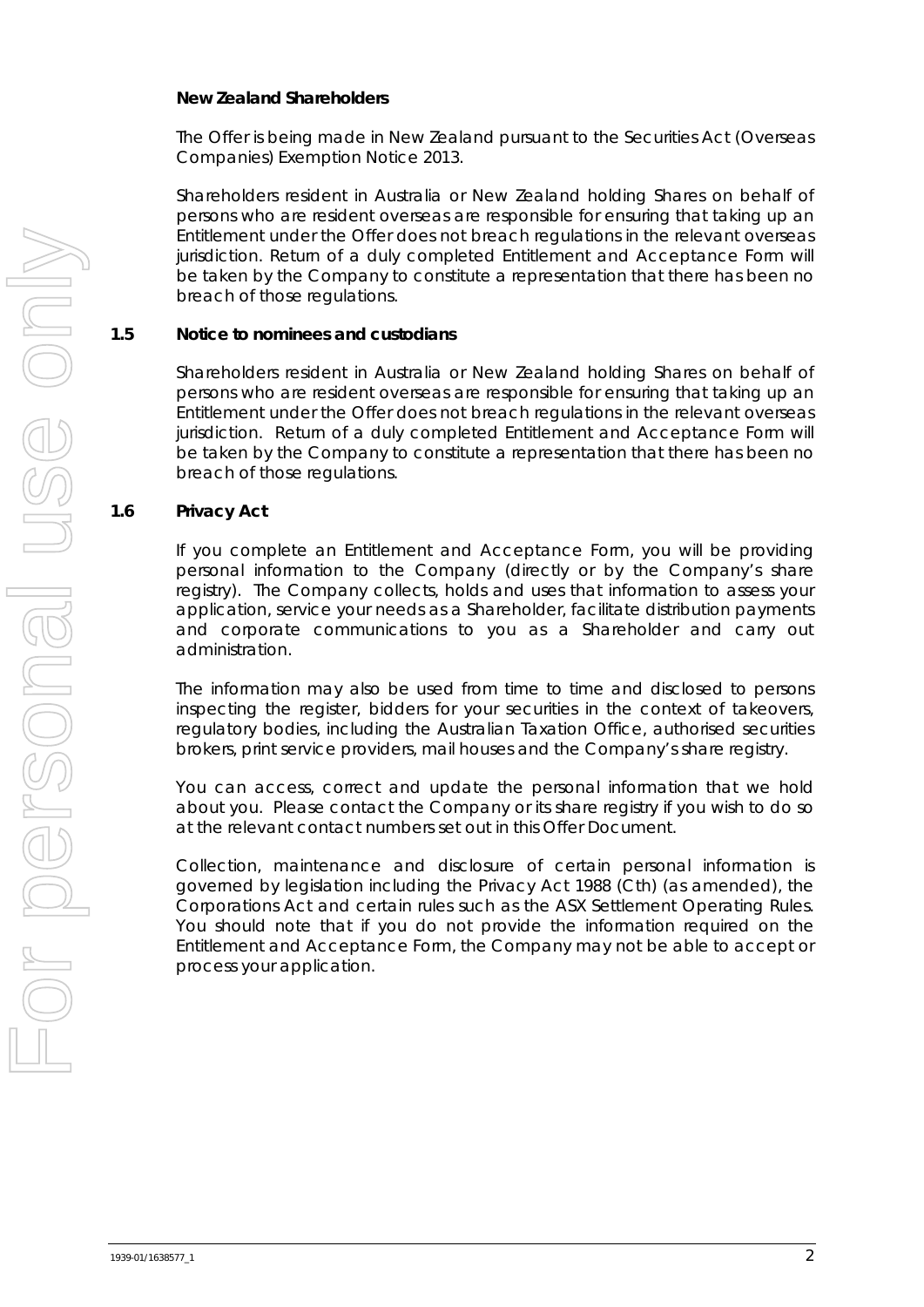## <span id="page-4-0"></span>**2. CORPORATE DIRECTORY**

David Breeze, Chairman Thomas Fontaine, Non-Executive Director Bruce Whan, Non-Executive Director Greg Gilbert, Non-Executive Director

# **Company Secretary Legal Advisers**

14 View Street

North Perth WA 6006

Telephone: + 61 8 9328 8366 Facsimile: +61 8 9328 8733

Email: admin@bphenergy.com.au Website: www.bphenergy.com.au

# **Directors** Share Registry\*

Advanced Share Registry 110 Stirling Highway Nedlands WA 6009

David Breeze Steinepreis Paganin Level 4, The Read Buildings 16 Milligan Street Perth WA 6000

# Registered Office **Auditor**\*

HLB Mann Judd Level 4, 130 Stirling Street Perth WA 6000

# **Underwriters**

Grandbridge Securities Pty Ltd 14 View Street North Perth WA 6006

and

Thomas Fontaine

# **ASX Code**

BPH

\*These parties have been included for information purposes only. They have not been involved in the preparation of this Offer Document.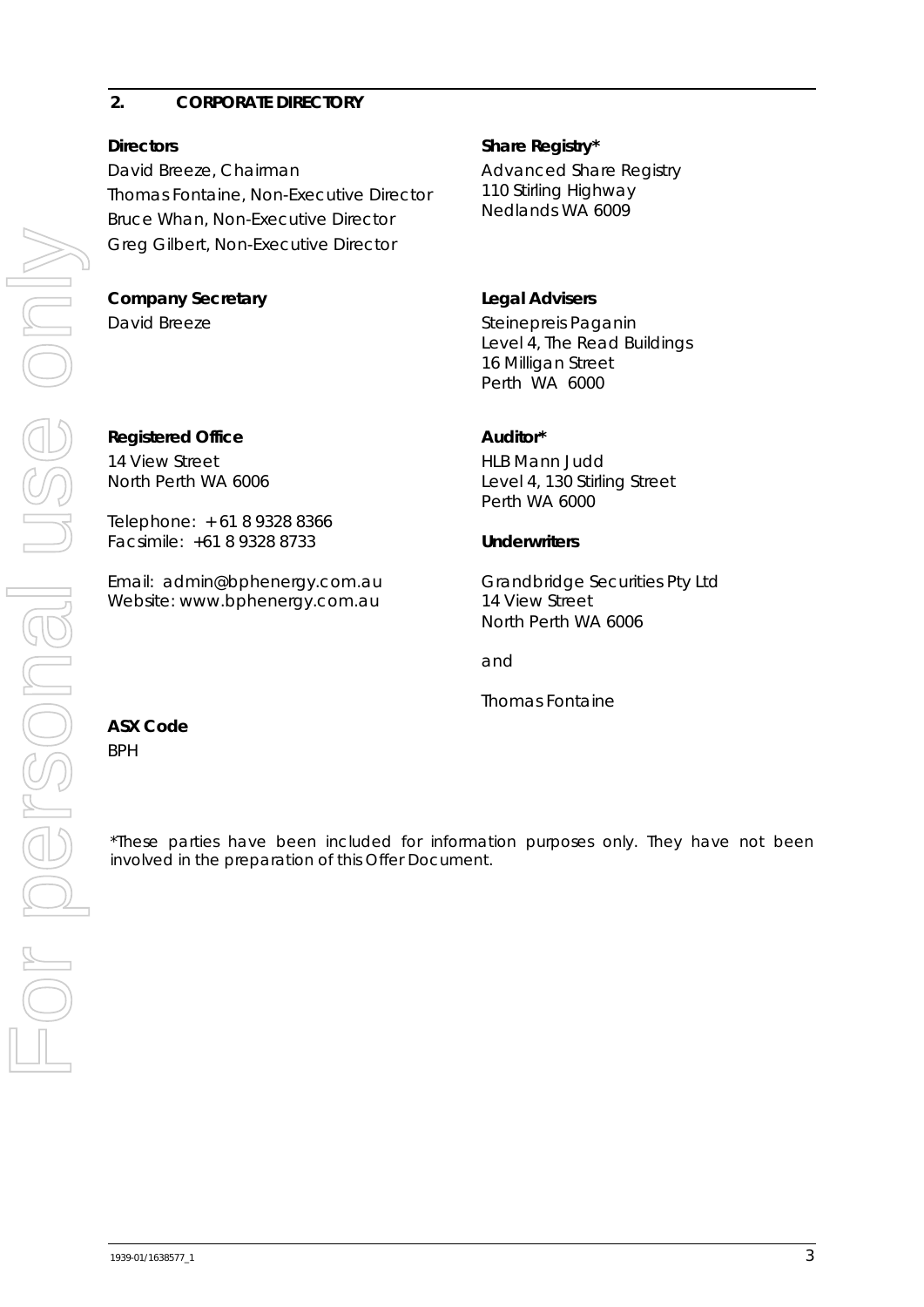# <span id="page-5-0"></span>**3. DETAILS OF THE OFFER**

# **3.1 The Offer**

The Offer is being made as a non-renounceable entitlement offer of one (1) New Share for every one (1) Share held by Eligible Shareholders registered at the Record Date at an issue price of \$0.005 per Share.

Based on the capital structure of the Company as set out in Section [3.6](#page-7-0) of this Offer Document, a maximum of approximately 361,600,549 Shares will be issued pursuant to this Offer to raise up to approximately \$1,808,000.

As at the date of this Offer Document, the Company has 15,042,500 Options on issue all of which may be exercised prior to the Record Date in order to participate in the Offer. Please refer to section 3.7 of this Offer Document for information on the exercise price and expiry date of the Options on issue.

All of the Shares offered under this Offer Document will rank equally with the Shares on issue at the date of this Offer Document.

The Directors may at any time decide to withdraw this Offer Document and the offer of Shares made under this Offer Document in which case the Company will return all Application monies (without interest) within 28 days of giving such notice of withdrawal.

#### **3.2 Use of Funds**

The purpose of the Offer is to raise up to approximately \$1,808,000 (before the payment of costs associated with the Offer).

The Company intends to apply funds raised under the Offer as follows:

| <b>Items of Expenditure</b>         | \$        | %    |
|-------------------------------------|-----------|------|
| <b>Cortical Dynamics Investment</b> | 680,000   | 38%  |
| Investment in oil and gas           | 680,000   | 38%  |
| <b>HLS5</b> Investment              | 50,000    | 3%   |
| Working capital <sup>1</sup>        | 378,002   | 20%  |
| Expenses of the Offer               | 20,000    | 1%   |
| Total $2$                           | 1,808,002 | 100% |

#### **Note:**

- 1. Funds allocated to working capital will be used for administration expenses of the Company over the next 15 months, including administration fees and other administration and obligatory overheads.
- 2. The amount of funds raised will be reduced by a total of \$286,650 due to offsets against loans granted by the Company to Directors and the Underwriters. The Company has agreed to offset Mr Breeze and Mr Fontaine's Entitlements totalling \$100,689 and, in the event of a Shortfall, to offset the Underwriters' commitments totalling \$185,961. The effect on the Offer will be that the total funds raised will be reduced to \$1,521,352 (before costs). For further details, refer to section [3.7](#page-7-1) and [3.11](#page-11-0) below.

The above table is a statement of the Board's current intentions as at the date of this Offer Document. However, Shareholders should note that, as with any budget, the allocation of funds set out in the above table may change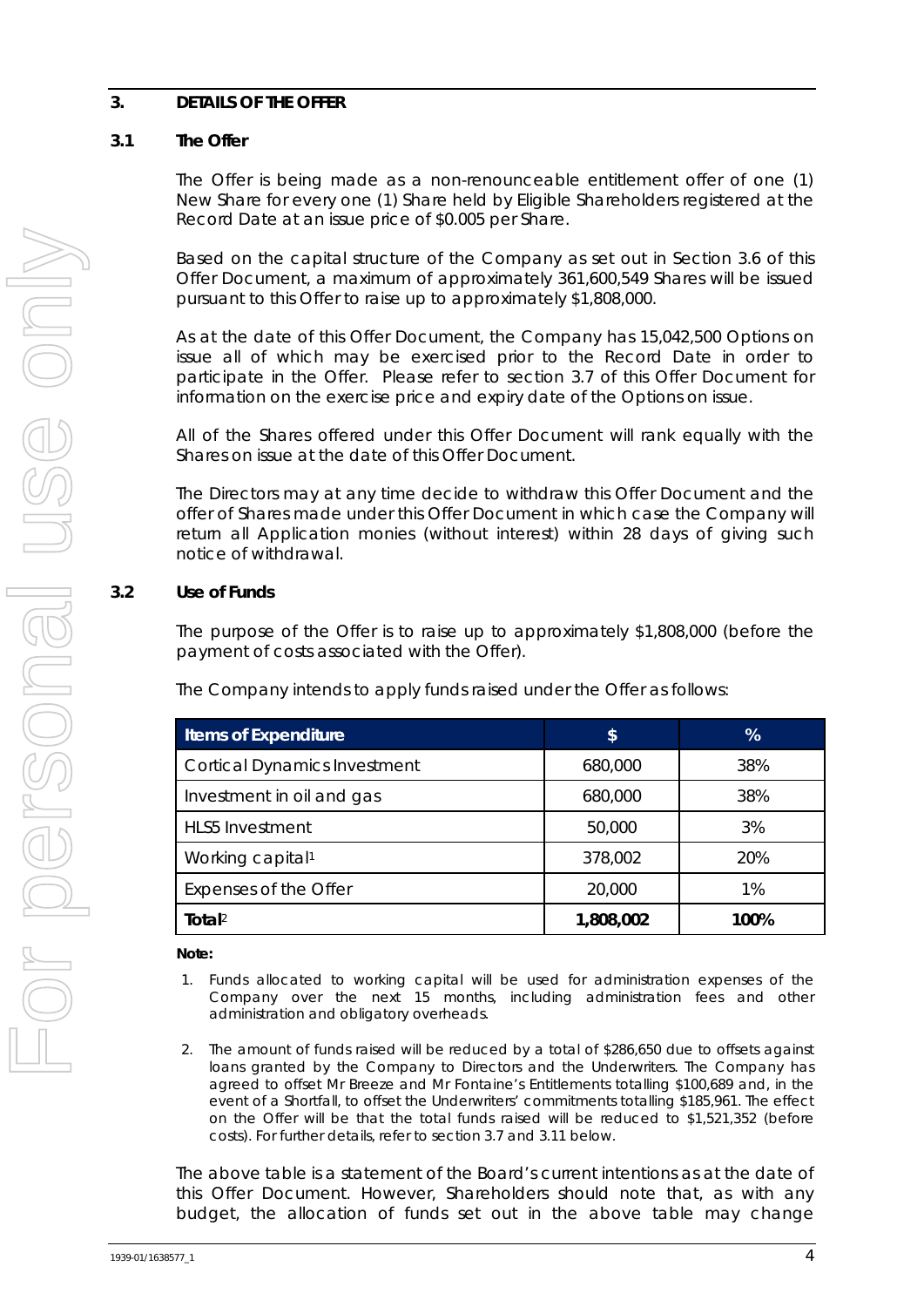depending on a number of factors, including the outcome of operational and development activities, regulatory developments, market and general economic conditions and environmental factors. In light of this, the Board reserves the right to alter the way the funds are applied.

#### <span id="page-6-0"></span>**3.3 Indicative Timetable**

| <b>Company Announce Rights Issue</b>                                                                                             | 23 December 2016 |
|----------------------------------------------------------------------------------------------------------------------------------|------------------|
| Lodgement of Offer Document, Appendix 3B<br>and s708AA Cleansing Notice with ASX (prior to<br>the commencement of trading)       | 11 January 2017  |
| Notice sent to security holders                                                                                                  | 12 January 2017  |
| Ex date                                                                                                                          | 13 January 2017  |
| Record Date for determining Entitlements                                                                                         | 16 January 2017  |
| Eligible<br>Offer<br>Document sent out<br>to<br>Shareholders & Company announces this has<br>been completed & Offer Opening Date | 19 January 2017  |
| Last day to extend Offer Closing Date                                                                                            | 3 February 2017  |
| <b>Closing Date</b>                                                                                                              | 8 February 2017  |
| Shares quoted on a deferred settlement basis                                                                                     | 9 February 2017  |
| ASX notified of under subscriptions                                                                                              | 13 February 2017 |
| Issue date/Shares entered into Shareholders'<br>security holdings                                                                | 15 February 2017 |
| Quotation of Shares issued under the Offer                                                                                       | 16 February 2017 |

\* Subject to the ASX Listing Rules, the Directors reserve the right to extend the Closing Date for the Offer at their discretion. Should this occur, the extension will have a consequential effect on the anticipated date of issue for the New Shares.

\*\* These dates are indicative only and are subject to change.

#### **3.4 Entitlements and acceptance**

Details of how to apply under the Offer are set out in Section [4](#page-15-0) of this Offer Document.

The Entitlement of Eligible Shareholders to participate in the Offer will be determined on the Record Date. Your Entitlement is shown on the Entitlement and Acceptance form accompanying this Offer Document.

You can also apply for Additional Shares under the Shortfall Offer in addition to your Entitlement by following the instructions set out in Section [4.](#page-15-0) The Shortfall Offer is described in Section [4.5](#page-16-0) below.

#### **3.5 No rights trading**

The rights to New Shares under the Offer are non-renounceable. Accordingly, there will be no trading of rights on the ASX and you may not dispose of your rights to subscribe for New Shares under the Offer to any other party. If you do not take up your Entitlement to New Shares under the Offer by the Closing Date, the Offer to you will lapse.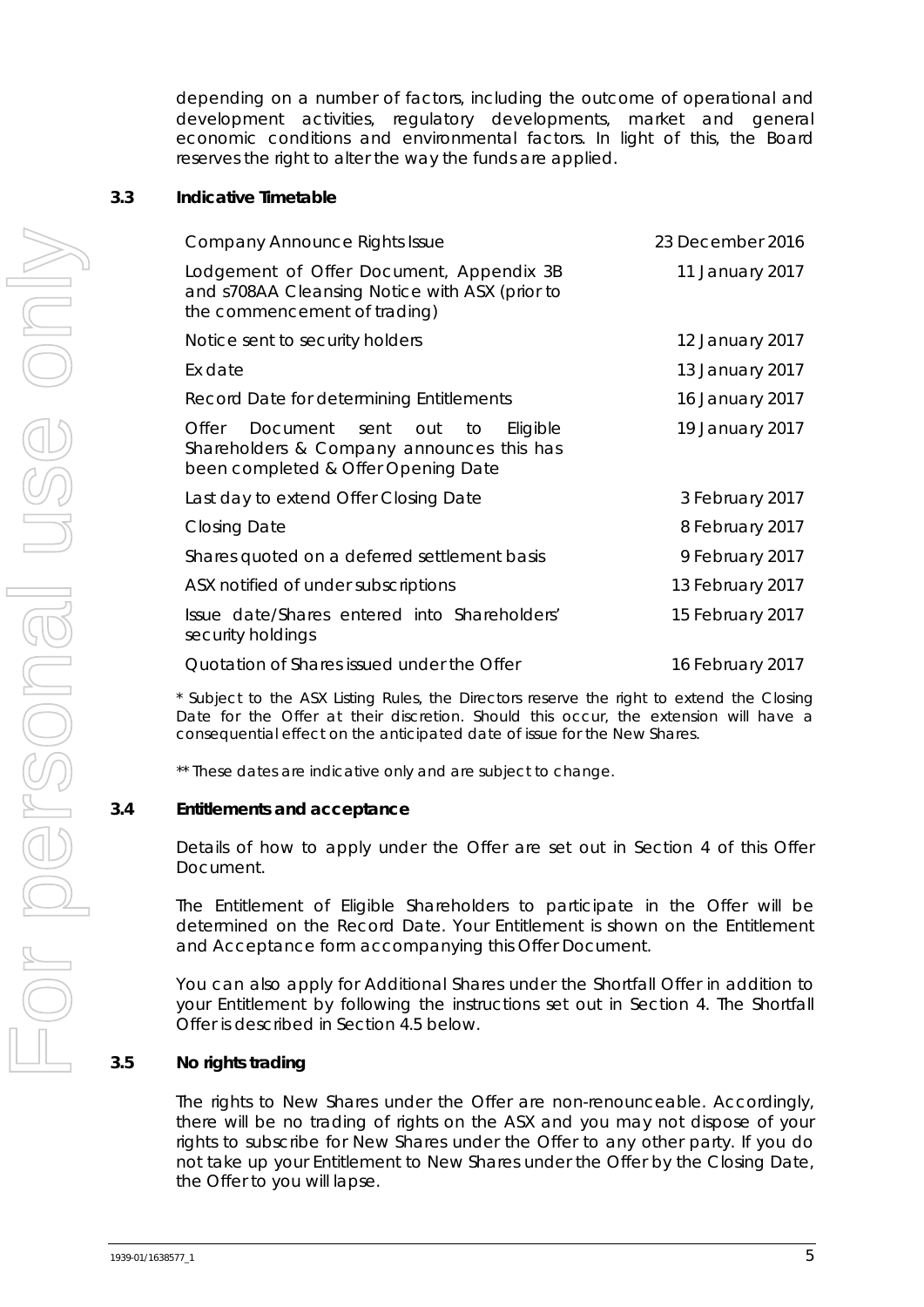# <span id="page-7-0"></span>**3.6 Capital structure**

The effect of the Offer on the capital structure of the Company, assuming all Entitlements are accepted, is set out below.

| <b>Shares</b>                                       | <b>Number</b> |
|-----------------------------------------------------|---------------|
| Shares currently on issue                           | 361,600,549   |
| New Shares offered pursuant to the Offer            | 361,600,549   |
| Total Shares on issue after completion of the Offer | 723,201,098   |

#### **Options**

| <b>Options</b>                                               | <b>Number</b> |
|--------------------------------------------------------------|---------------|
| Options currently on issue:                                  |               |
| Unquoted exercisable at \$0.08 on or before 30 June 2018     | 1,075,000     |
| Unquoted exercisable at \$0.02 on or before 31 March 2020    | 9,967,500     |
| Unquoted exercisable at \$0.02 on or before 30 November 2020 | 2,000,000     |
| Unquoted exercisable at \$0.02 on or before 30 November 2021 | 2,000,000     |
| Total                                                        | 15,042,500    |

The capital structure on a fully diluted basis as at the date of this Offer Document would be 376,643,049 Shares and on completion of the Offer (assuming all Entitlements are accepted) would be 738,243,598 Shares.

No Shares or Options on issue are subject to escrow restrictions, either voluntary or ASX imposed.

#### <span id="page-7-1"></span>**3.7 Underwriting**

The Offer is partially underwritten by Grandbridge Securities Pty Ltd (ACN 087 432 353) (**Grandbridge**) (a wholly owned subsidiary of Grandbridge Limited) up to an amount of \$175,000 and Thomas Fontaine, a director of the Company, up to an amount of \$10,961 (**Underwriters**).

The Company has entered into underwriting agreements with the Underwriters (**Underwriting Agreements**), the material terms of which are summarised below.

Pursuant to the Underwriting Agreements, the Company has agreed to pay each of the Underwriters an underwriting fee of 5% of the value of their underwritten securities.

The obligation of the Underwriters to underwrite the Offer is subject to certain events of termination. The Underwriters may terminate its obligations under their respective Underwriting Agreements if:

- (a) **Offer Document:** any of the following occurs in relation to the Offer Document:
	- (i) it is not lodged with ASX in accordance with the timetable (or such later date agreed in writing by the Underwriter);
	- (ii) the Underwriter reasonably forms the view that there is a material omission, it contains a material statement which is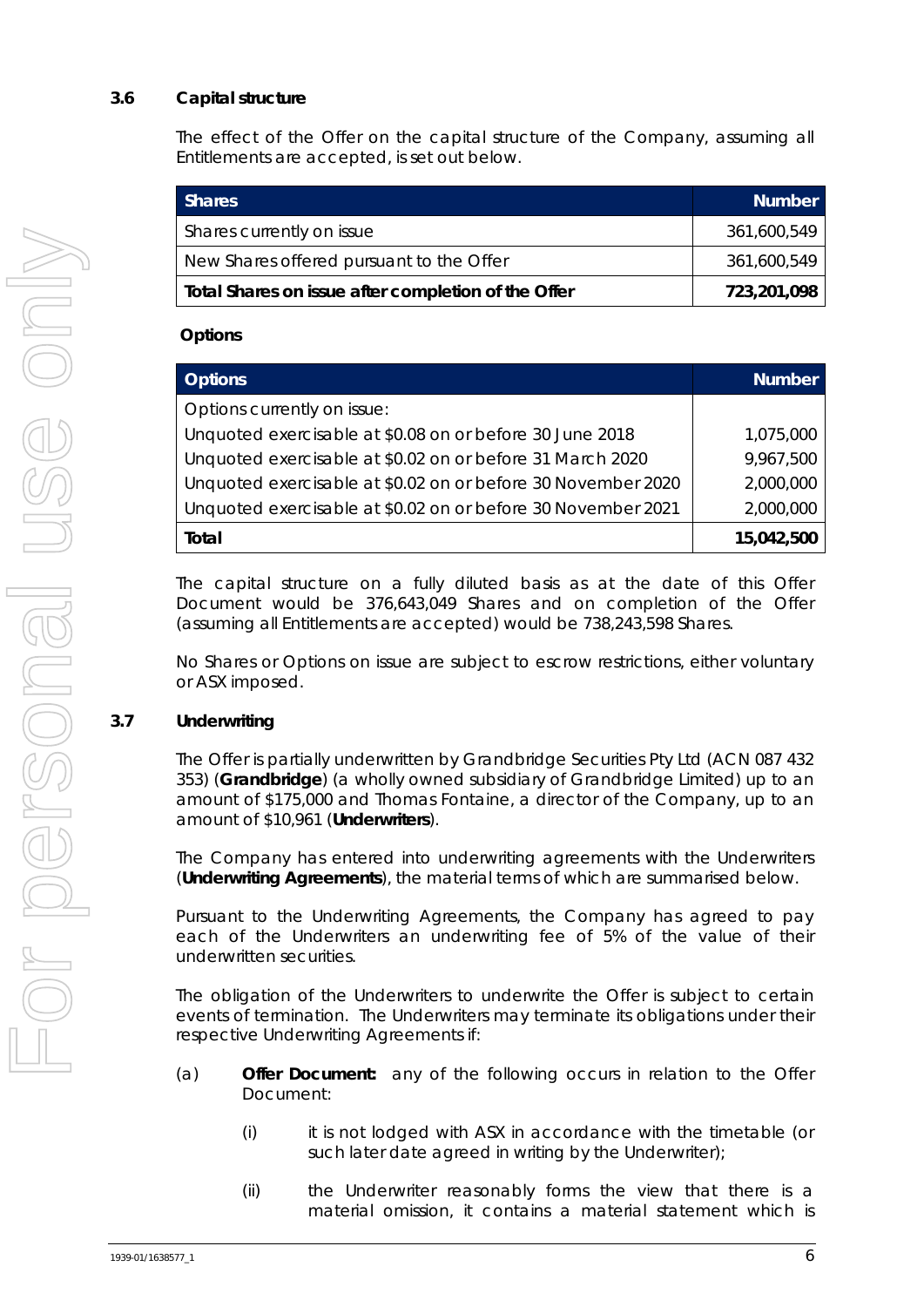misleading or deceptive, or a material statement has become misleading or deceptive;

- (iii) the Underwriter reasonably forms the view that any projection or forecast in the Offer Document becomes, to a material extent, incapable of being met or unlikely to be met in the projected time; or
- (iv) any person other than the Underwriters who consent to being named in the Offer Document withdraws that consent;
- (b) **ASX listing:** ASX does not give approval for the Shares to be listed for official quotation, or if approval is granted, the approval is subsequently withdrawn, qualified or withheld;
- (c) **Index changes:** the S&P / ASX All Ordinaries Index (ASX Code: BHP) falls more than 10% from the date of the Underwriting Agreement for a period of 3 continuous business days;
- (d) **indictable offence:** a director of the Company or any related corporation is charged with an indictable offence;
- (e) **return of capital or financial assistance:** the Company or a related corporation takes any steps to undertake a proposal contemplated under section 257A of the Corporations Act or passes or takes any steps to pass a resolution under section 260B of the Corporations Act, without the prior written consent of the Underwriter;
- (f) **banking facilities:** the Company's bankers terminating or issuing any demand or penalty notice or amending the terms of any existing facility or claiming repayment or accelerated repayment of any facility or requiring additional security for any existing facility;
- (g) **alteration of capital structure or constitution:** except as described in this Offer Document, the Company alters it capital structure or its Constitution without the prior written consent of the Underwriter;
- (h) **hostilities:** there is an outbreak of hostilities or a material escalation of hostilities (whether or not war has been declared) after the date of the Letter Agreement involving one or more of Australia, Philippines, Indonesia, Japan, Russia, the United Kingdom, the United States of America, or the Peoples Republic of China, other than hostilities involving Afghanistan or Iraq, any country bordering Afghanistan or Iraq or any Arab country (being a country the majority of whose inhabitants are of Arab ethnicity);
- (i) **extended Force Majeure:** a force majeure which prevents or delays an obligation under the Underwriting Agreement, lasting in excess of 2 weeks occurs;
- (j) **default:** the Company is in material default of any of the terms and conditions of the Underwriting Agreement or breaches any warranty or covenant given or made by it under the Underwriting Agreement (in any material respect);
- (k) **adverse change:** any adverse change occurs which materially impacts or is likely to impact the assets, operational or financial position of the Company or a related corporation (including but not limited to an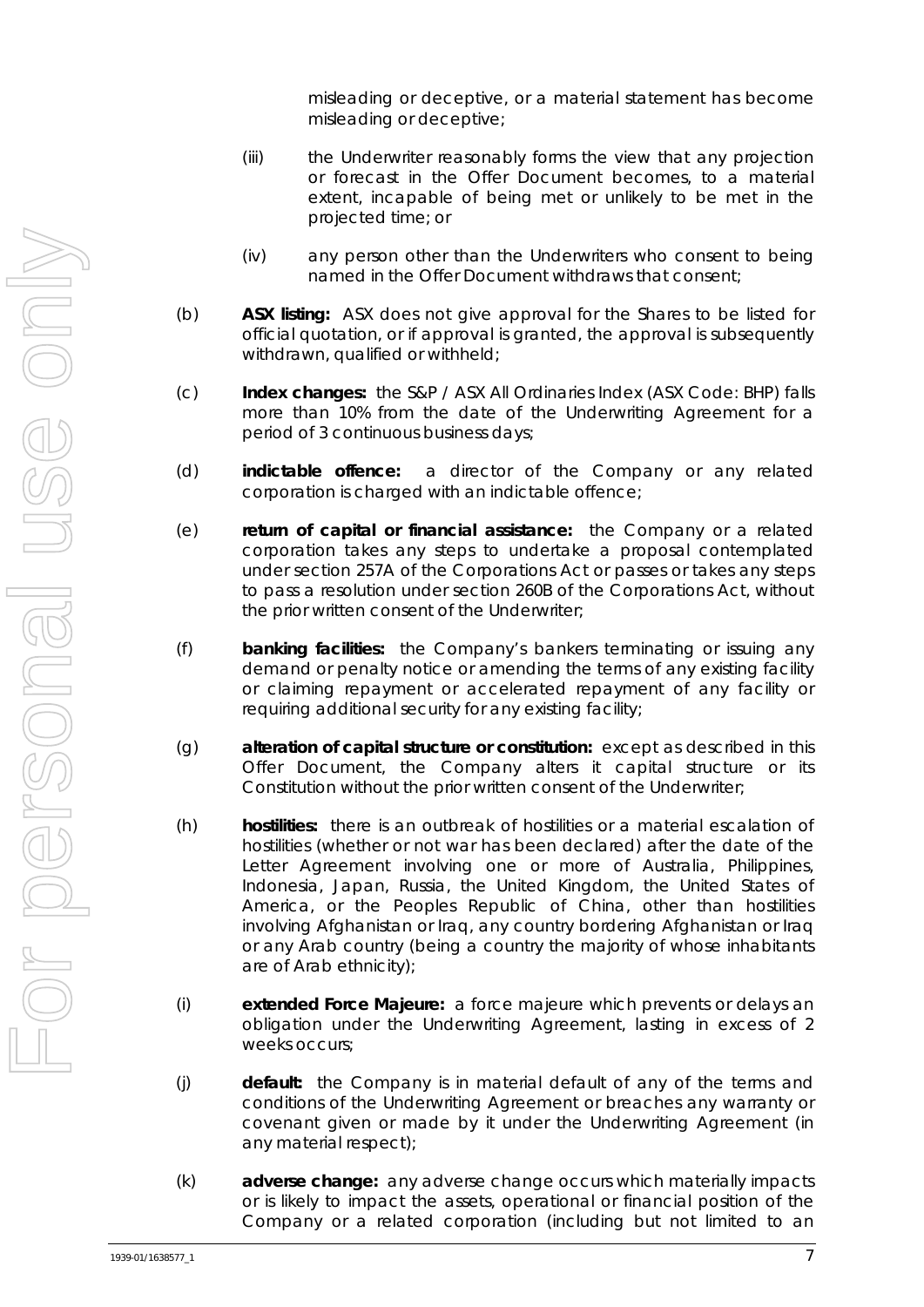administrator, receiver, receiver and manager, trustee or similar official being appointed over any of the assets or undertaking of the Company or a related corporation);

- (l) **investigation:** any person is appointed under any legislation in respect of companies to investigate the affairs of the Company or a related corporation;
- (m) **due diligence:** there is a material omission from the results of the due diligence investigation performed in respect of the Rights Issue or the results of the investigation or the verification material are false or misleading;
- (n) **Prescribed Occurrence:** a prescribed occurrence (as defined in the Underwriting Agreement) occurs, other than as disclosed in this Offer Document;
- (o) **Suspension of debt payments:** the Company suspends payment of its debts generally;
- (p) **Event of Insolvency:** an event of insolvency (as defined in the Underwriting Agreement) occurs in respect of a related corporation; or
- (q) **Judgment against a Related Corporation:** a judgment in an amount exceeding \$100,000 is obtained against the Company or a related corporation and is not set aside or satisfied within 7 days.
- (r) The Underwriting Agreement also contains a number of indemnities, representations and warranties from the Company to the Underwriter that are considered standard for an agreement of this type.

#### **3.8 Management Agreement**

The Company and Grandbridge have entered into a management agreement dated on or about 10 January 2017 pursuant to which Grandbridge will provide project management services and preparation and co-ordination of the Rights Issue. The Company will pay Grandbridge a management fee of 1.5% on the total funds raised by Grandbridge.

#### **3.9 Effect on control of the Company and potential dilution to Shareholders**

Grandbridge is a minority shareholder of the Company (holding 0.94% in its own right) and together with David Breeze's relevant interest, the total voting power of Grandbridge and David Breeze in the Company is 6.3%. Grandbridge is a related party of the Company for the purpose of the Corporations Act. David Breeze, a Director of the Company, is a director of Grandbridge and has a voting power of 32.14% in Grandbridge Limited.

Thomas Fontaine is a shareholder and related party of the Company by virtue of being a Director. Mr Fontaine has a relevant interest in the Company of 0.60%.

The Underwriters will not acquire an interest greater than 20% if they are required to subscribe for their full underwriting commitment.

The number of Shares that may be held by the Underwriters and their voting power is set out in the table below and shows the potential effect of the underwriting of the Offer. However, it is unlikely that no shareholders will take up entitlements under the Offer. The underwriting obligation and therefore voting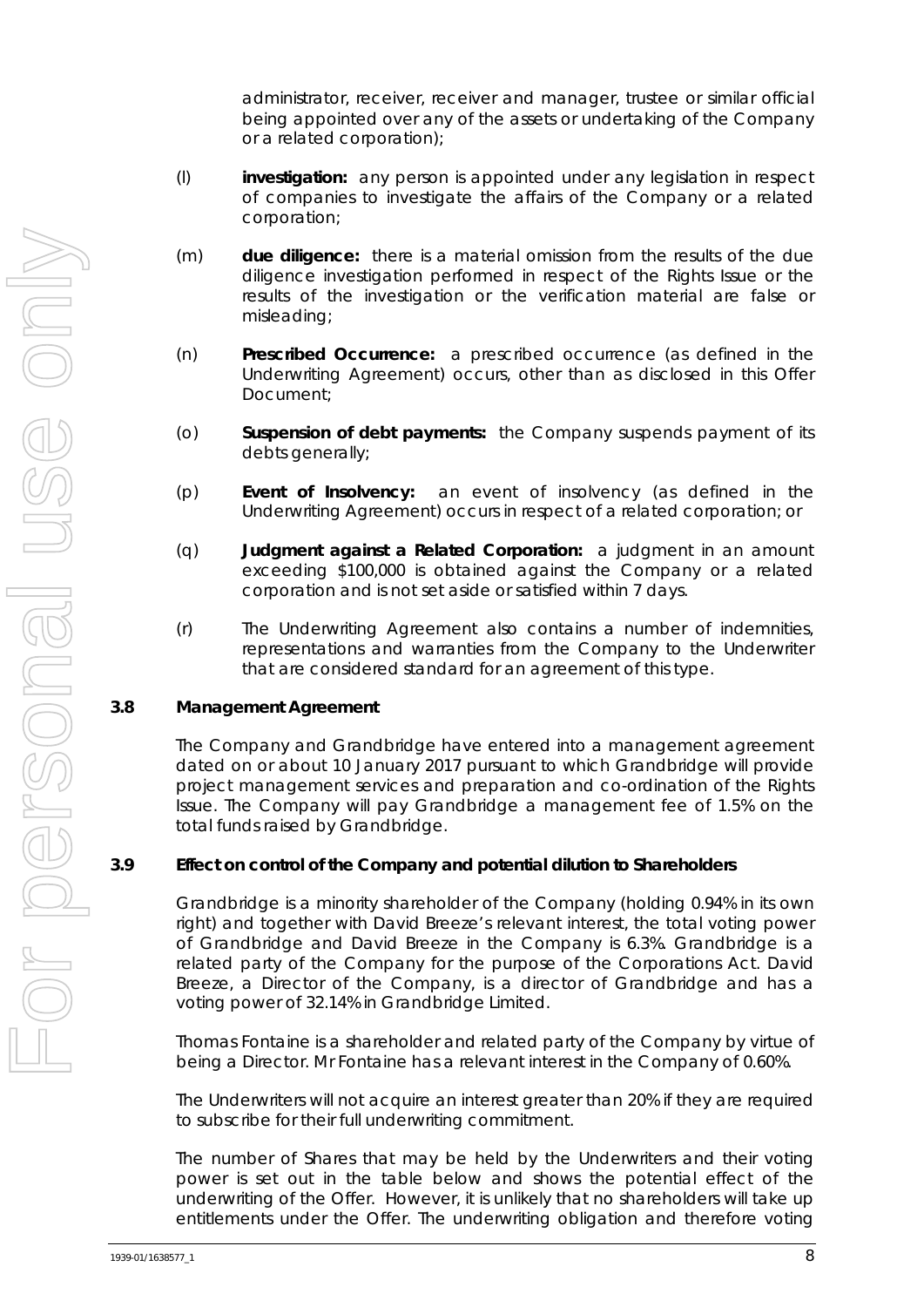power of the Underwriters will change by a corresponding amount for the amount of entitlements under the Offer taken up by the other shareholders.

| Event                          | <b>Shares held</b><br>by<br>Grandbridge<br><b>Limited</b> | % interest of<br>Grandbridge<br>Limited in<br><b>Shares (held</b><br>directly) | <b>Shares</b><br>held by<br>Fontaine | <b>Voting</b><br>power of<br><b>Fontaine</b> |
|--------------------------------|-----------------------------------------------------------|--------------------------------------------------------------------------------|--------------------------------------|----------------------------------------------|
| Date of Offer Document         | 3,389,100                                                 | 0.94%                                                                          | 2,192,223                            | 0.60%                                        |
| Fully subscribed               | 6,778,200                                                 | 0.94%                                                                          | 4,384,446                            | 0.60%                                        |
| 93.32% (or less)<br>subscribed | 41,778,200                                                | 5.78%                                                                          | 6,576,669                            | 0.90%                                        |

In addition, Shareholders should note that if they do not participate in the Offer, their holdings are likely to be diluted by approximately 50% (as compared to their holdings and number of Shares on issue as at the date of this Offer Document).

Examples of how the dilution may impact Shareholders are set out in the table below:

| <b>Holder</b> | Holding as<br>at Record<br>date | Approximate<br>% at Record<br>Date <sup>1</sup> | <b>Entitlements under</b><br>the Offer | Holdings if<br>Offer not<br>taken Up | Approximate<br>% post Offer |
|---------------|---------------------------------|-------------------------------------------------|----------------------------------------|--------------------------------------|-----------------------------|
| Shareholder 1 | 25,000,000                      | 6.91%                                           | 25,000,000                             | 25,000,000                           | 3.46%                       |
| Shareholder 2 | 15,000,000                      | 4.15%                                           | 15,000,000                             | 15,000,000                           | 2.07%                       |
| Shareholder 3 | 10,000,000                      | 2.77%                                           | 10,000,000                             | 10,000,000                           | 1.38%                       |
| Shareholder 4 | 1.000.000                       | 0.28%                                           | 1,000,000                              | 1,000,000                            | 0.14%                       |
| Shareholder 5 | 100.000                         | 0.03%                                           | 100,000                                | 100,000                              | 0.014%                      |

#### **Notes:**

1. This is based on a share capital of 361,600,549 Shares at the date of this Offer Document.

#### **3.10 Directors Interests and Participation**

Each Director's relevant interest in the securities of the Company at the date of this Offer Document and their Entitlement is set out in the table below.

| <b>Director</b>         | <b>Shares</b> | Voting<br>Power (%) | <b>Entitlement</b> | \$       |
|-------------------------|---------------|---------------------|--------------------|----------|
| D Breeze                | 17,945,643    | 4.96%               | 17,945,643         | \$89,728 |
| T Fontaine <sup>1</sup> | 2,192,223     | 0.60%               | 2,192,223          | \$10,961 |
| B Whan <sup>2</sup>     | Nil           | N/A                 | N/A                | N/A      |
| G Gilbert               | 480,769       | 0.13%               | 480,769            | \$2,404  |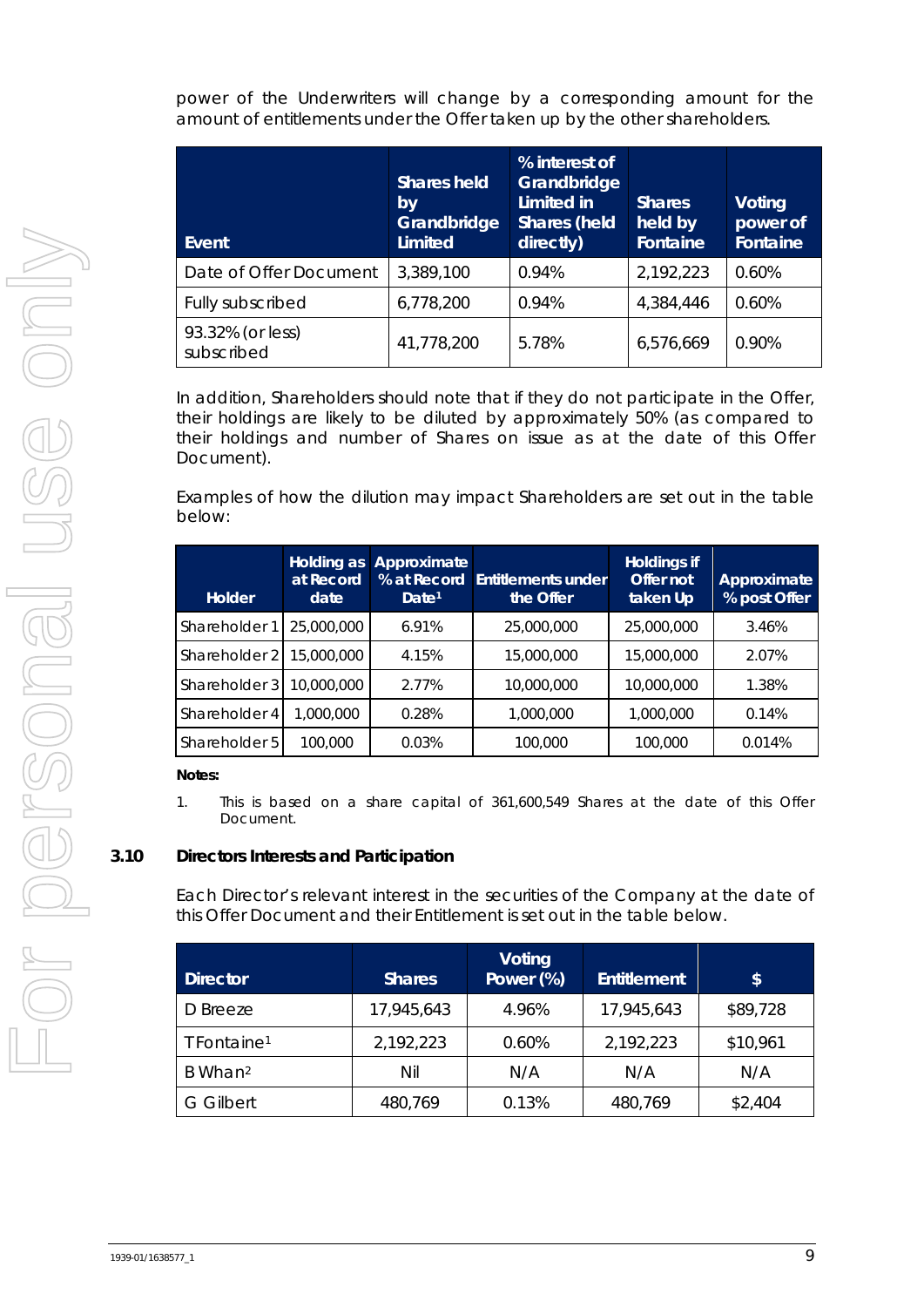#### **Notes:**

- 1. Mr Fontaine holds 2,000,000 options exercisable at \$0.02 on or before 30 November 2020 which will provide an additional Entitlement should they be exercised prior to the Record Date.
- 2. Mr Whan holds 2,000,000 options exercisable at \$0.02 on or before 31 March 2020 which will provide an additional Entitlement should they be exercised prior to the Record Date.
- 3. Mr Gilbert holds 2,000,000 options exercisable at \$0.02 on or before 30 November 2021 which will provide an additional Entitlement should they be exercised prior to the Record Date.
- 4. Each of Messrs Breeze, Gilbert and Fontaine have agreed to take up their Entitlements in full.

#### <span id="page-11-0"></span>**3.11 Offset Arrangements**

The Company has agreed to offset debts owed to related parties including Grandbridge Limited as set out below:

#### (a) **Mr David Breeze**

Mr Breeze, a related party of the Company by virtue of being a Director, is currently owed funds by the Company in relation to a loan arrangement (**Loan**). As at 31 October 2016, the total amount owing to Mr Breeze by the Company equates to \$250,793.

The Company and Mr Breeze have agreed that part of the outstanding Loan shall be applied towards Mr Breeze's Entitlement of up to 17,945,643 Shares being to the value of \$89,728. Any remaining balance outstanding after the Loan has been applied towards the Entitlement shall be repaid by the Company to Mr Breeze in accordance with existing loan arrangements.

#### (b) **Mr Thomas Fontaine**

Mr Fontaine, a related party of the Company by virtue of being a Director, is currently owed funds by the Company in relation to a loan arrangement (**Loan**). As at the date of this Offer Document, the total amount owing to Mr Fontaine by the Company equates to \$37,500.

The Company and Mr Fontaine have agreed that part of the outstanding Loan shall be applied towards Mr Fontaine's Entitlement of up to 2,192,223 Shares being to the value of \$10,961. In the event of a shortfall, part of the outstanding Loan will also be applied towards Mr Fontaine's underwriting commitment up to \$10,961. Any remaining balance outstanding after the Loan has been applied towards the Entitlement and Mr Fontaine's underwriting commitment shall be repaid by the Company to Mr Fontaine in accordance with existing loan arrangements.

#### (c) **Grandbridge Limited**

Grandbridge Limited is currently owed funds by the Company in relation to a loan arrangement. As at 31 October 2016, the total amount owing to Grandbridge Limited by the Company equates to \$475,313.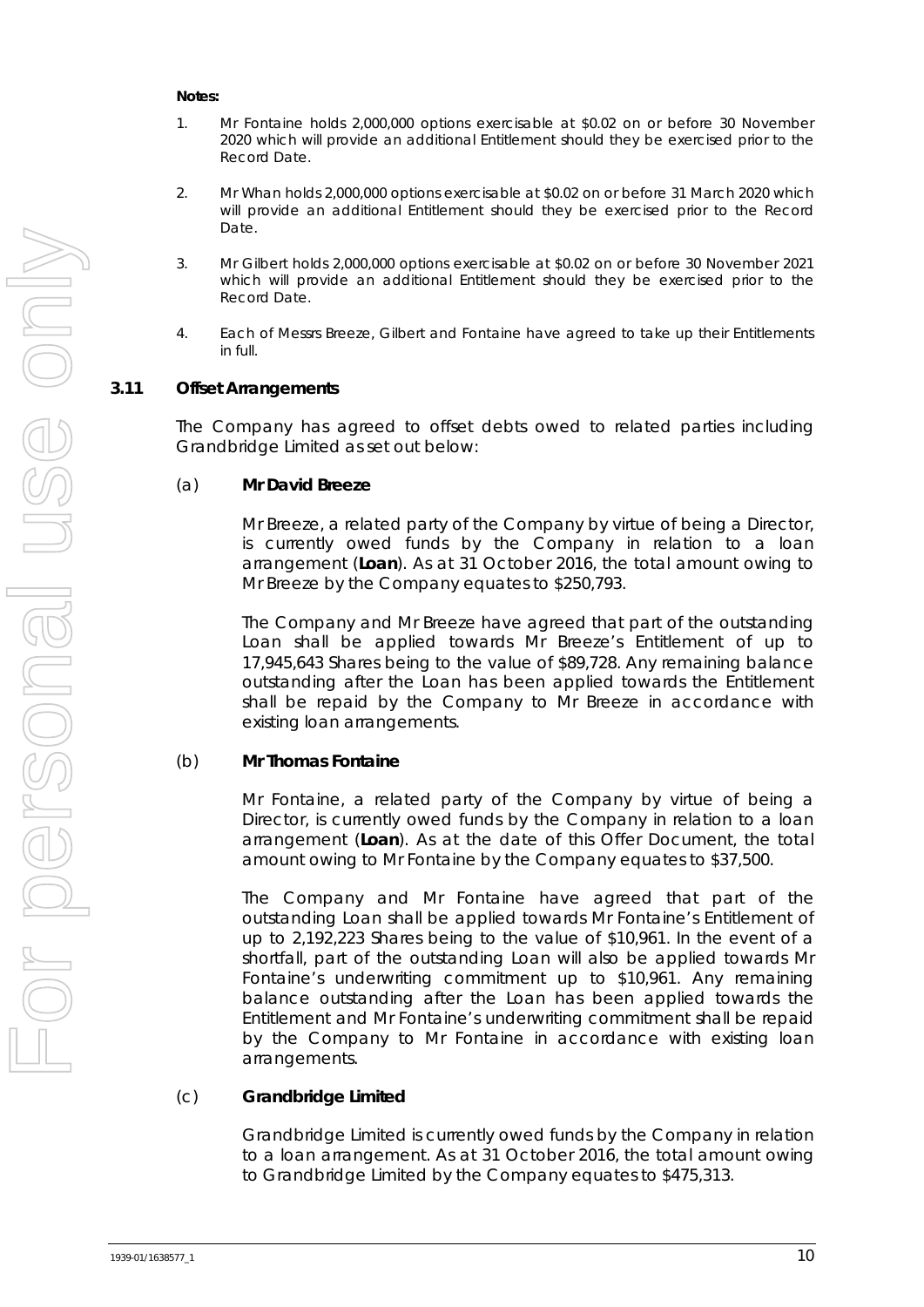The Company and Grandbridge Limited have agreed that part of the outstanding loan shall be applied towards Grandbridge Limited's Entitlement of up to 3,389,100 Shares being to the value of \$16,945.50. In the event of a shortfall, part of the outstanding Loan will also be applied towards Grandbridge's underwriting commitment up to \$175,000. Any remaining balance outstanding after the loan has been applied towards Grandbridge Limited's Entitlement and underwriting commitment shall be repaid by the Company to Grandbridge in accordance with existing loan arrangements.

#### **3.12 Effect of the Offer**

The principal effect of the Offer, assuming all Shares offered under the Offer Document are issued, will be to:

- (a) increase the cash reserves by \$1,788,002 (after deducting the estimated expenses of the Offer) immediately after completion of the Offer; and
- (b) increase the number of Shares on issue from 361,600,549 as at the date of this Offer Document to 723,201,098 Shares.

#### **3.13 Market Price of Shares**

The Company is a disclosing entity for the purposes of the Corporations Act and its Shares are enhanced disclosure securities quoted on ASX.

The highest, lowest and last market sale prices of the Shares on ASX during the three months immediately preceding the date of release of this Offer Document and the respective dates of those sales were:

|         | (\$)  | Date                                        |
|---------|-------|---------------------------------------------|
| Highest | 0.008 | 17 November 2016                            |
| Lowest  | 0.004 | 18 October 2016 and 6<br>and 9 January 2017 |
| Last    | 0.004 | 9 January 2017                              |

#### **3.14 Opening and Closing Dates**

The Offer opens on the Opening Date, being 19 January 2017 and closes on the Closing Date, being 5:00pm (WST) on 8 February 2017 (or such other dates as the Directors in their discretion shall determine subject to the ASX Listing Rules). The Company will accept Entitlement and Acceptance Forms until the Closing Date or such other date as the Directors in their absolute discretion shall determine, subject to the ASX Listing Rules.

#### **3.15 Issue and dispatch**

Shares issued pursuant to the Offer will be issued in accordance with the ASX Listing Rules and the indicative timetable set out in Section [3.3](#page-6-0) of this Offer Document. Shares issued pursuant to the Shortfall Offer will be issued on a progressive basis.

Pending the issue of the Shares or payment of refunds pursuant to this Offer Document, all Application monies will be held by the Registry in trust for the Applicants in a separate bank account as required by the Corporations Act. The Company, however, will be entitled to retain all interest that accrues on the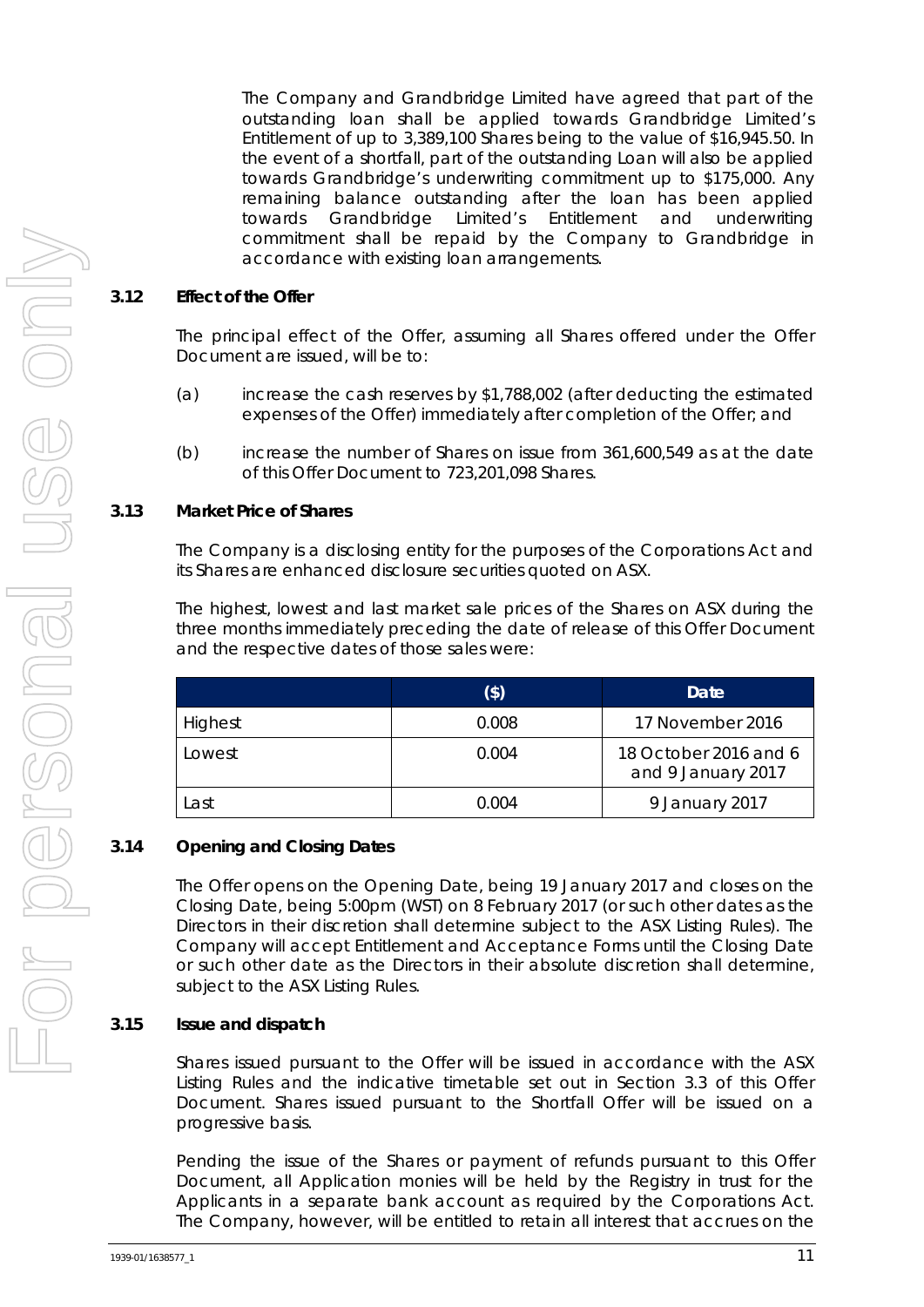bank account and each Applicant waives the right to claim interest by completing and returning the Entitlement and Acceptance Form.

The expected dates for issue of New Shares offered by this Offer Document and dispatch of holding statements is expected to occur on the dates specified in the Timetable set out in Section [3.3](#page-6-0) of this Offer Document.

It is the responsibility of Applicants to determine the allocation prior to trading in the New Shares. Applicants who sell New Shares before they receive their holding statements will do so at their own risk.

#### **3.16 ASX listing**

Application for official quotation by ASX of the New Shares offered pursuant to this Offer Document will be made.

The fact that ASX may grant official quotation to the New Shares is not to be taken in any way as an indication of the merits of the Company or the New Shares now offered for subscription.

#### **3.17 CHESS**

The Company is a participant in CHESS, for those investors who have, or wish to have, a sponsoring stockbroker. Investors who do not wish to participate through CHESS will be issuer sponsored by the Company. Because the sub-registers are electronic, ownership of securities can be transferred without having to rely upon paper documentation.

Electronic registers mean that the Company will not be issuing certificates to investors. Instead, investors will be provided with a statement (similar to a bank account statement) that sets out the number of New Shares allotted to them under this Offer Document. The notice will also advise holders of their Holder Identification Number or Security Holder Reference Number and explain, for future reference, the sale and purchase procedures under CHESS and issuer sponsorship.

Further monthly statements will be provided to holders if there have been any changes in their security holding in the Company during the preceding month.

#### **3.18 Risk Factors**

An investment in New Shares should be regarded as speculative. In addition to the general risks applicable to all investments in listed securities, there are specific risks associated with an investment in the Company which are nonexhaustive. Please refer to Section 5 of this Offer Document for further details.

#### **3.19 Taxation implications**

The Directors do not consider it appropriate to give Shareholders advice regarding the taxation consequences of subscribing for New Shares under this Offer Document. The Company, its advisers and its officers do not accept any responsibility or liability for any such taxation consequences to Shareholders.

Shareholders should consult their professional tax adviser in connection with subscribing for New Shares under this Offer Document.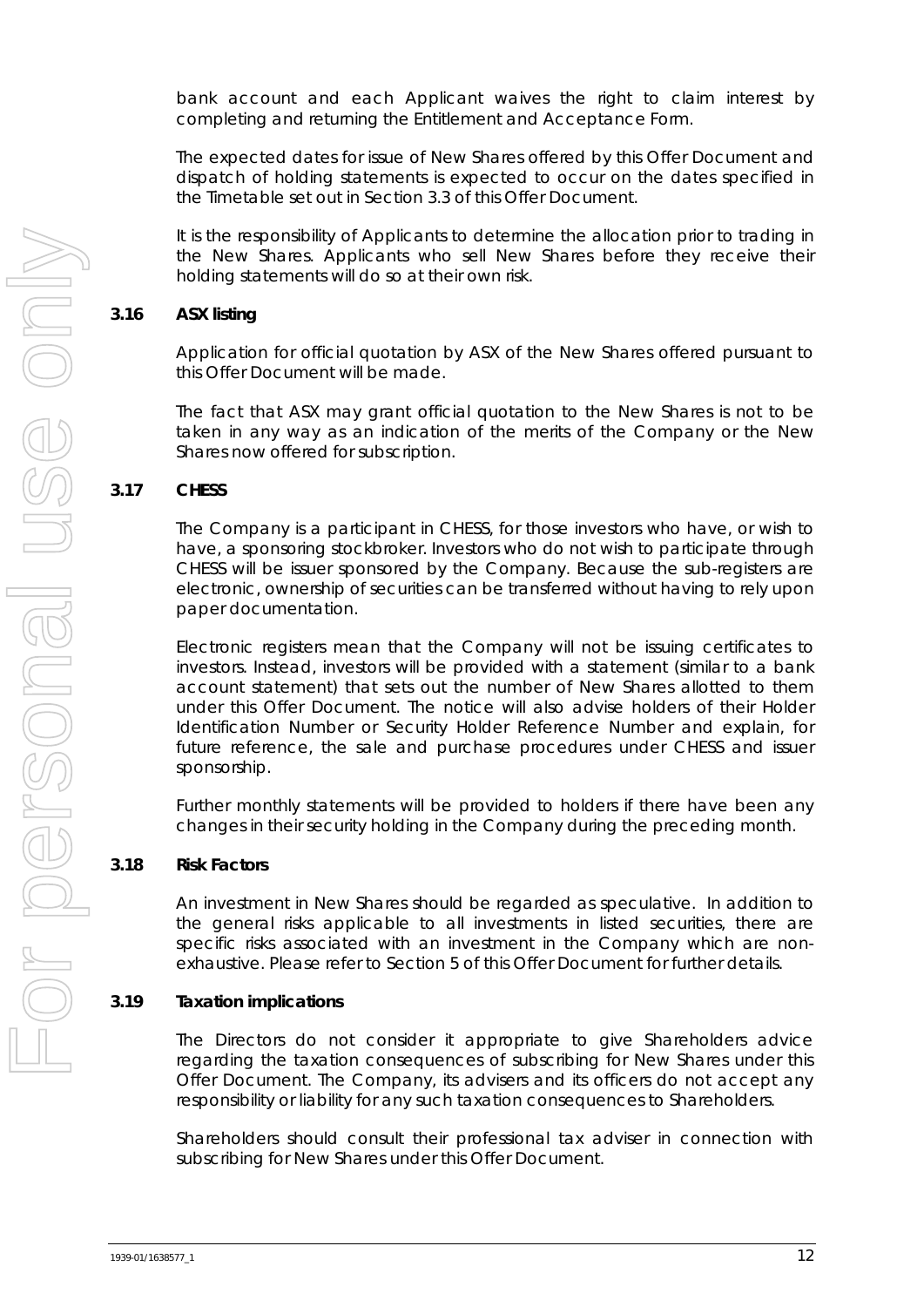### **3.20 Continuous disclosure obligations**

The Company is a "disclosing entity" (as defined in section 111AC of the Corporations Act) for the purposes of the Corporations Act and its Shares are enhanced disclosure securities quoted on ASX and, as such, the Company is subject to regular reporting and disclosure obligations under the Corporations Act and the Listing Rules.

Specifically, the Company is required to notify ASX of information about specific events and matters as they arise for the purposes of the ASX making that information available to the securities markets conducted by the ASX. In particular, the Company has an obligation under the ASX Listing Rules (subject to certain exceptions) to notify the ASX immediately of any information of which it is or becomes aware which a reasonable person would expect to have a material effect on the price of value of its securities.

This Offer Document is intended to be read in conjunction with the publicly available information in relation to the Company which has been notified to ASX and does not include information that would be included in a disclosure document or which investors ought to have regard to in deciding whether to subscribe for Shares under the Offer. Investors should therefore have regard to the other publicly available information in relation to the Company before making a decision whether or not to invest.

All announcements made by the Company are available from its website www.bphenergy.com.au or the ASX [www.asx.com.au.](http://www.asx.com.au/)

Additionally, the Company is also required to prepare and lodge with ASIC yearly and half-yearly financial statements accompanied by a directors' statement and report, and an audit report or review. These reports are released to ASX and published on the Company's and the ASX websites.

This Offer Document (including the Entitlement & Acceptance Form) and the contracts that arise from acceptance of the Applications are governed by the laws applicable in Western Australia and each Applicant submits to the nonexclusive jurisdiction of the courts of Western Australia.

#### **3.21 Enquiries concerning Offer Document**

Enquiries relating to this Offer Document should be directed to the Company on +61 8 9328 8366.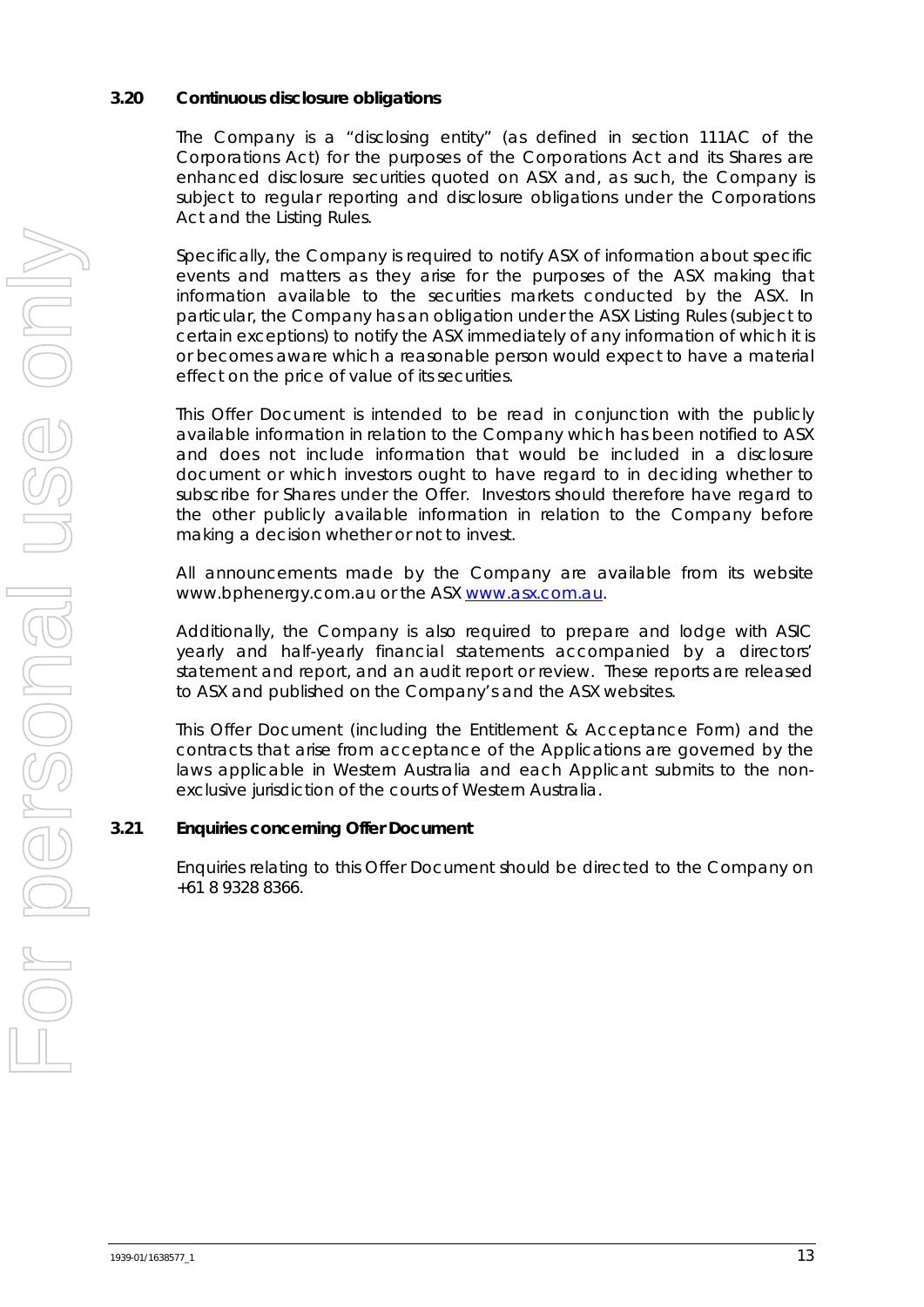# <span id="page-15-0"></span>**4. ACTION REQUIRED BY SHAREHOLDERS**

# **4.1 How to Accept the Offer**

Your acceptance of the Offer must be made on the Entitlement and Acceptance Form accompanying this Offer Document. You may participate in the Offer as follows:

# (a) **if you wish to accept your Entitlement in full**:

- (i) complete the Entitlement and Acceptance Form, filling in the details in the spaces provided; and
- (ii) attach your cheque or arrange payment by BPAY® for the amount indicated on the Entitlement and Acceptance Form; or

# (b) **if you only wish to accept part of your Entitlement**:

- (i) fill in the number of New Shares you wish to accept in the space provided on the Entitlement and Acceptance Form; and
- (ii) attach your cheque or arrange payment by BPAY® for the appropriate Application monies (at \$0.005 per New Share); or
- (c) if you do not wish to accept all or part of your Entitlement, you are not obliged to do anything.

Your completed Entitlement and Acceptance Form and payment must reach the Registry no later than 5:00pm (WST) on the Closing Date.

The Offer is non-renounceable. Accordingly, a holder of Shares may not sell or transfer all or part of their Entitlement.

#### **4.2 Implications of an acceptance**

Returning a completed Entitlement and Acceptance Form or paying any Application monies by BPAY® will be taken to constitute a representation by you that:

- (a) you have received a copy of this Offer Document and the accompanying Entitlement and Acceptance Form, and read them both in their entirety; and
- (b) you acknowledge that once the Entitlement and Acceptance Form is returned, or a BPAY® payment instruction is given in relation to any Application monies, the Application may not be varied or withdrawn except as required by law.

# **4.3 Payment by cheque/bank draft**

All cheques must be drawn on an Australian bank or bank draft made payable in Australian currency to "BPH Energy Limited Trust Account" and crossed "Not Negotiable".

Your completed Entitlement and Acceptance Form and cheque must reach the Company's share registry at the address set out on the Entitlement and Acceptance Form by no later than 5:00pm WST on the Closing Date.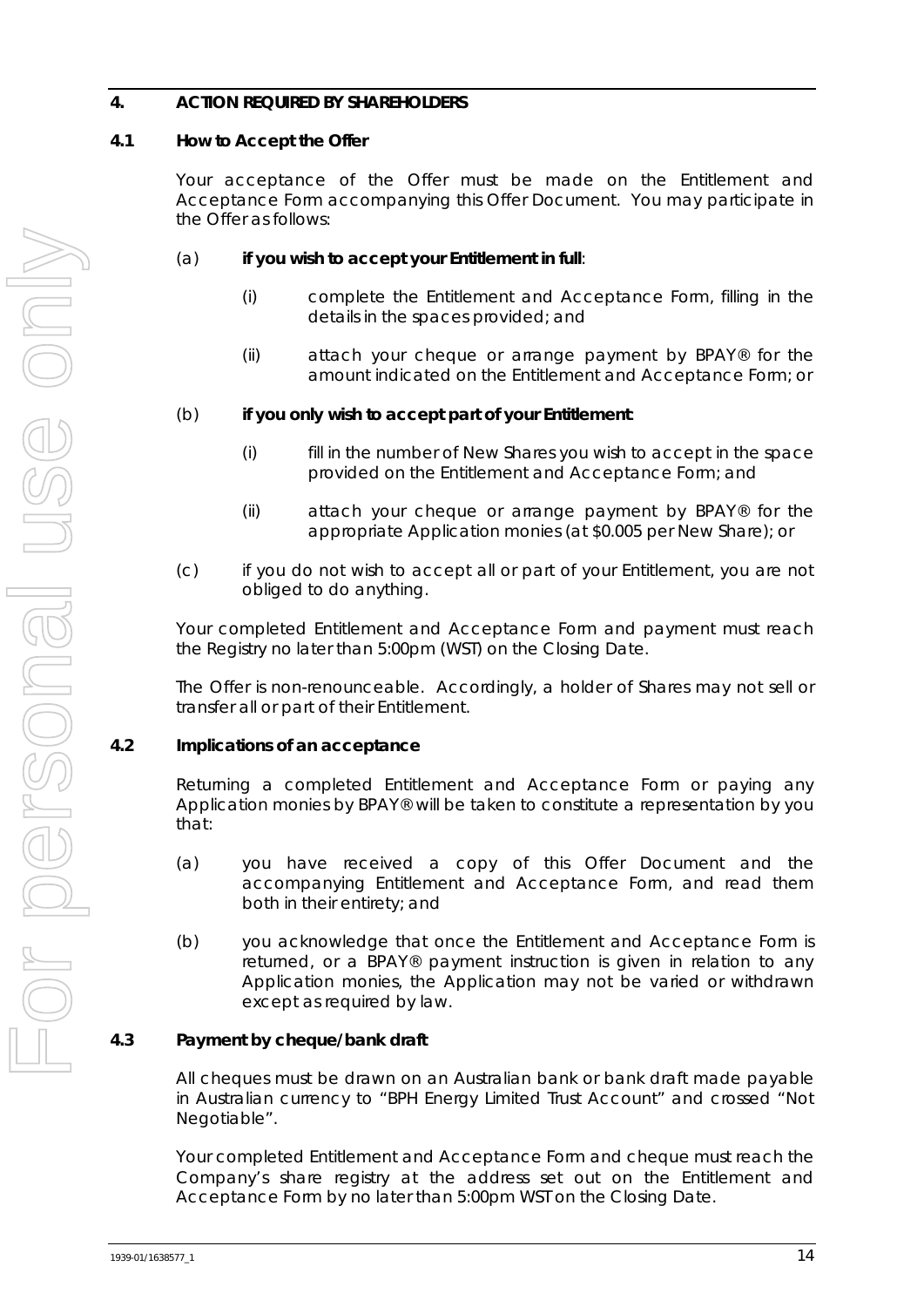#### **4.4 Payment by BPAY®**

For payment by BPAY®, please follow the instructions on the Entitlement and Acceptance Form. You can only make a payment via BPAY® if you are the holder of an account with an Australian financial institution that supports BPAY® transactions. Please note that should you choose to pay by BPAY®:

- (a) you do not need to submit the Entitlement and Acceptance Form but are taken to have made the declarations on that Entitlement and Acceptance Form; and
- (b) if you do not pay for your Entitlement in full, you are deemed to have taken up your Entitlement in respect of such whole number of Shares which is covered in full by your application monies.

**It is your responsibility to ensure that your BPAY® payment is received by the share registry by no later than 2:00pm (WST) on the Closing Date. You should be aware that your financial institution may implement earlier cut-off times with regards to electronic payment and you should therefore take this into consideration when making payment.**

# <span id="page-16-0"></span>**4.5 Shortfall Offer**

Any Entitlement not taken up pursuant to the Offer will form the Shortfall Offer.

The Shortfall Offer is a separate offer made pursuant to this Offer Document and will remain open for up to three months following the Closing Date. The issue price for each Share to be issued under the Shortfall Offer shall be \$0.005 being the price at which Shares have been offered under the Offer.

The Directors reserve the right to issue Shortfall Shares at their absolute discretion. Accordingly, do not apply for Shortfall Shares unless instructed to do so by the Directors.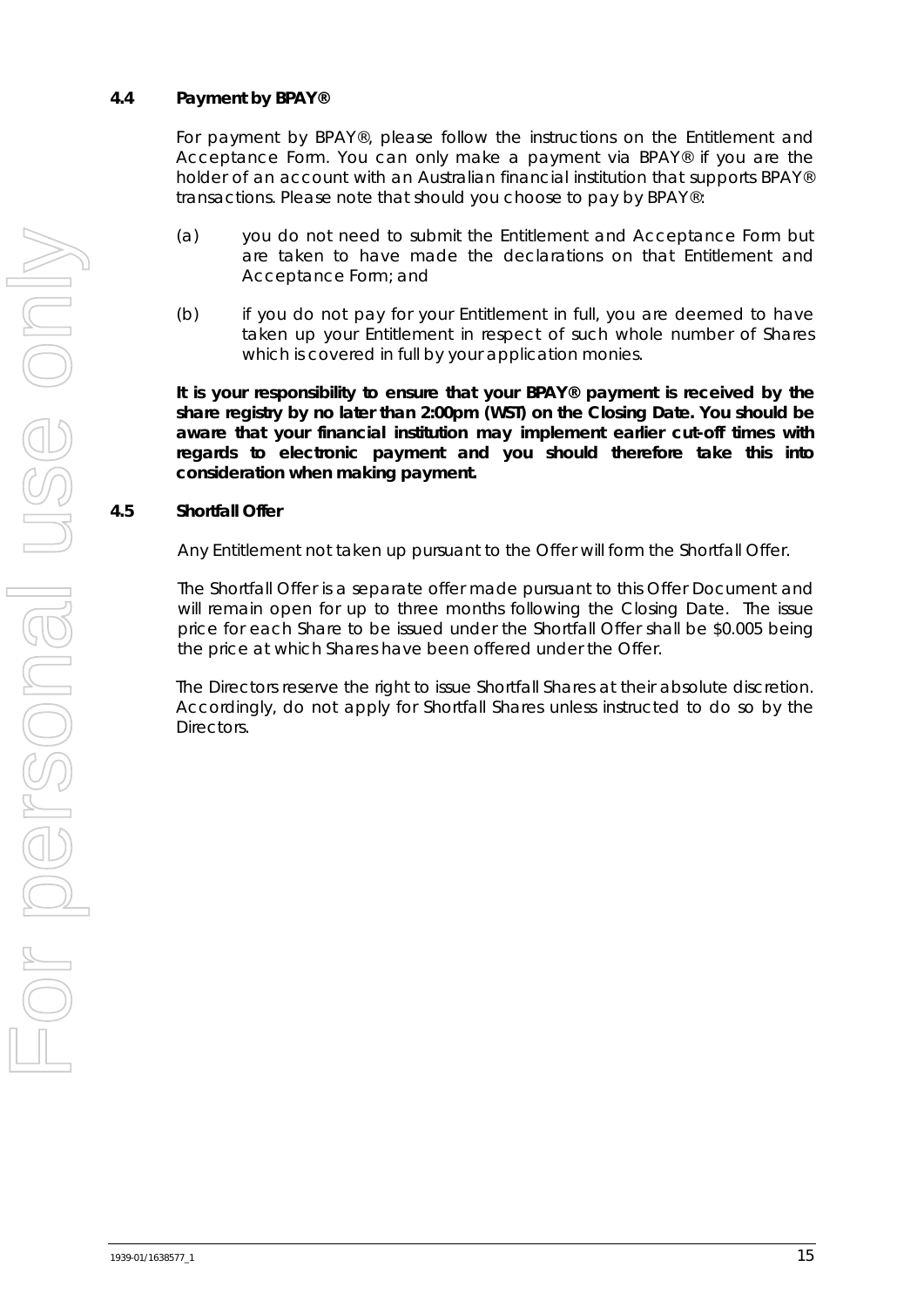#### <span id="page-17-0"></span>**5. RISK FACTORS**

### **5.1 Introduction**

The Shares offered under this Offer Document should be considered speculative because of the nature of the Company's business.

There are numerous risk factors involved with the Company's business. Some of these risks can be mitigated by the use of safeguards and appropriate systems and controls, but some are outside the control of the Company and cannot be mitigated. Accordingly, an investment in the Company carries no guarantee with respect to the payment of dividends, return of capital or price at which securities will trade.

The following is a summary of the more material matters to be considered. However, this summary is not exhaustive and potential investors should examine the contents of this Offer Document in its entirety and consult their professional advisors before deciding whether to apply for the New Shares.

# **5.2 Key investment risks**

Potential investors should be aware that subscribing for Shares in the Company involves a number of risks. Prospective investors should read this Offer Document in its entirety before deciding whether to apply for Shares under this Offer Document.

These risks together with other general risks applicable to all investments in listed securities not specifically referred to, may affect the value of the Shares in the future. Accordingly, an investment in the Company should be considered highly speculative. Investors should consider consulting their professional advisers before deciding whether to apply for Shares pursuant to this Offer Document.

# **5.3 Company specific Risks**

#### **Dilution risk**

Upon completion of the Offer, assuming the Offer is fully subscribed and no Options exercised, the number of Shares in the Company will increase from 361,600,549 Shares currently on issue to 723,201,098 Shares. This means that each Share will represent a lower proportion of the ownership of the Company.

If these Options currently on issue convert into Shares there will be a dilution of the Company's existing Shareholders. However, upon exercise, the Company will receive additional funds depending on the number of Options exercised and the exercise price of the Options.

It is not possible to predict what the value of the Company or a Share will be following the completion of the Offer being implemented and the Directors do not make any representation as to such matters.

The last trading price of Shares on ASX prior to the prospectus being lodged of \$0.004 is not a reliable indicator as to the potential trading price of Shares after implementation of the Offer.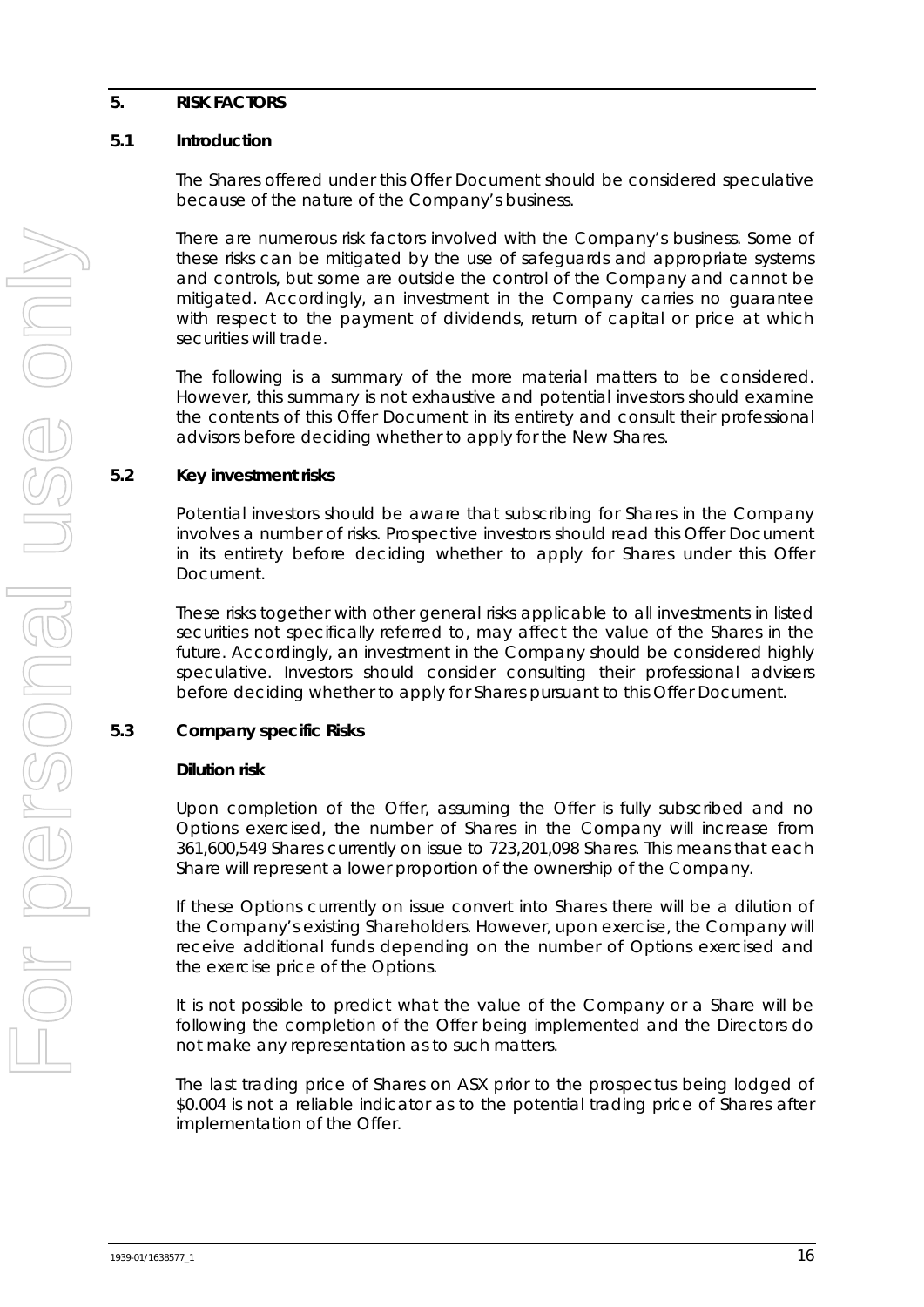#### **5.4 Industry specific risks**

#### (a) **Development and commercialisation of technologies**

Securing rights to Technologies, and in particular patents, is an integral part of securing potential product value in the outcomes of biotechnology research and development. Competition in retaining and sustaining protection of Technologies and the complex nature of Technologies can lead to expensive and lengthy patents disputes for which there can be no guaranteed outcome.

The granting of a patent does not guarantee that the rights of others are not infringed or that competitors will not develop competing Technologies that circumvents such patents. The Company's success depends, in part, on its ability to obtain patents, maintain trade secret protection and operate without infringing the proprietary rights of third parties. Because the patent position of biotechnology companies can be highly uncertain and frequently involve complex legal and scientific evaluation, neither the breadth of claims allowed in biotechnology patents nor their enforceability can be predicted. There can be no assurance that any patents the Company or Universities may own or control or licence now and in the future will afford the Company commercially significant protection of the Technologies, or that any of the projects that may arise from the Technologies will have commercial applications.

Although the Company is not aware of any third party interests in relation to the Technologies rights of the Technologies, and has taken steps to protect and confirm its interest in these rights, there is always a risk of third parties claiming involvement in technological and medical discoveries, and if any disputes arise, they could adversely affect the Company.

Although the Company will implement all reasonable endeavours to protect its Technologies, there can be no assurance that these measures have been, or will be sufficient.

#### (b) **Research and development**

The Company can make no representation that any of its research into or development of the Technologies will be successful, that the development milestones will be achieved, or that the Technologies will be developed into products that are commercially exploitable.

There are many risks inherent in the development of biotechnology products, particularly where the products are in the early stages of development. Projects can be delayed or fail to demonstrate any benefit, or research may cease to be viable for a range of scientific and commercial reasons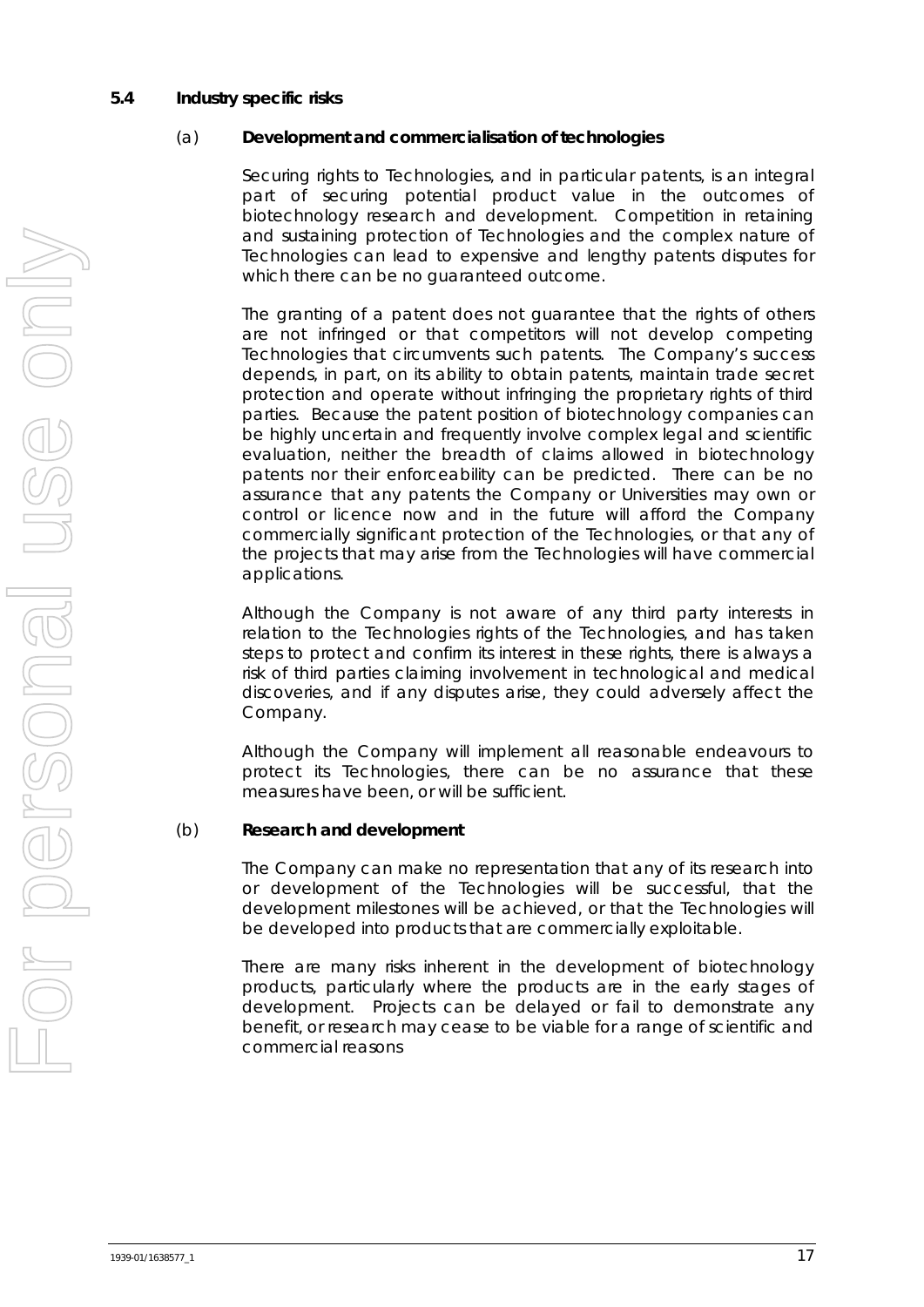# (c) **Oil & gas industry risks**

**Significant investment:** the Company has a 27% interest in Advent Energy (**Advent**). Risks associated with this significant investment include:

- (i) **Illiquid investment**: as Advent is an unlisted entity, there is a risk that there will not be a ready market for the Company to sell its Advent Energy shares.
- (ii) **No controlling interest**: the Company's current interest in Advent means the Company does not have a controlling interest and accordingly the Company does not have the capacity to determine the outcome of decisions about Advent Energy's financial and operating policies.
- (iii) **Oil and gas exploration:** the business of oil and gas exploration, project development and production, by its nature, contains elements of significant risk with no guarantee of success. A failure to discover an economic reserve, or to successfully produce from such a reserve, will adversely affect Advent Energy's performance and have a resulting effect on the value of the Company's investment in Advent Energy.
- (iv) **Oil and gas price volatility**: fluctuations in oil and gas prices and, in particular, a material decline in the price of oil or gas, may have a material adverse effect on Advent's business and therefore the value of the Company's investment in Advent Energy.
- (v) **Exploration and production licences:** Advent's operations are dependent upon the grant of appropriate licences, concessions, leases, permits and regulatory consents, which may be withdrawn or made subject to limitations. There is no guarantee that, upon completion of any exploration, a production licence will be granted with respect to exploration territory. There can also be no assurance that any exploration permit will be renewed or if so, on what terms.

These licences place a range of past, current and future obligations on Advent. In some cases, there could be adverse consequences for breach of these obligations, ranging from penalties to, in extreme cases, suspension or termination of the relevant licence or related contract. These may then affect the Company's investment in Advent Energy.

- (vi) **Expansion targets and operational delays:** There can be no assurance that Advent will be able to complete any development of its properties on time or to budget, or that the current personnel, systems, procedures and controls will be adequate to support Advent's operations. Any failure of management to identify problems at an early stage could have an adverse impact on Advent's financial performance.
- (vii) **Resources, reserves and production:** The figures for oil & gas reserves and resources presented in this Prospectus are estimates and no assurance can be given that the anticipated tonnages will be achieved or that the indicated level of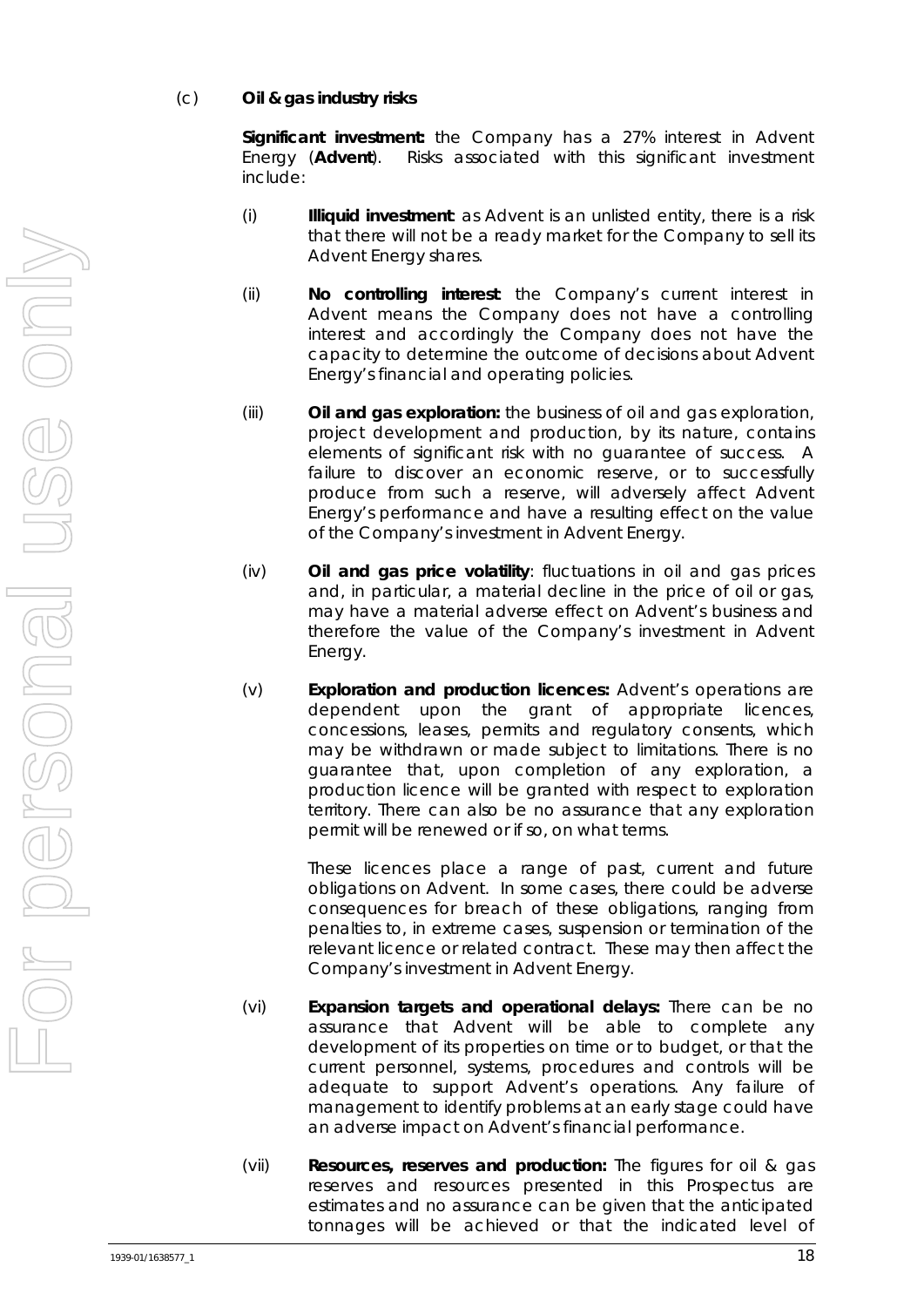recovery will be realised. Market fluctuations in the price of oil & gas may render oil & gas reserves and resources uneconomical. Moreover, short-term operating factors relating to oil & gas reserves and resources, such as the need for orderly development of an oil & gas reservoir may cause an oil & gas operation to be unprofitable in any particular accounting period.

- (viii) **Limited operating history:** Advent may not have assets producing positive cash flow and its ultimate success may depend on its ability to generate cash flow from active oil & gas operations in the future and its ability to access equity markets for its development requirements. Advent has not made profits to date and there is no assurance that it will do so in the future. A portion of Advent's activities will be directed to the search for and the development of new oil & gas deposits. Significant capital investment will be required to achieve commercial production from Advent's existing projects and from successful exploration efforts. There is no assurance that Advent will be able to raise the required funds to continue these activities.
- (ix) **Additional financing:** Advent is required to fund its share of approved exploration expenditure on certain of the properties on which it has exploration rights, failing which Advent's exploration rights in the relevant property may be either reduced or forfeited. Advent may acquire exploration rights in other exploration properties which may require acquisition payments to be made and exploration expenditures to be incurred. The only sources of funding currently available to Advent are through the issue of additional equity capital, project finance or borrowing. There is no assurance that Advent will be successful in raising sufficient funds to commence drilling or production operations or to meet its obligations with respect to the exploration properties in which it has or may acquire exploration rights. The Directors currently believe that Advent's working capital (assuming full subscription) will not be sufficient to fund operations through. Advent Energy will therefore have to seek additional financing for operations at a later date.
- (x) **Regulatory approvals:** Advent's operations and the exploration agreements which it has entered into require approvals, licences and permits from various regulatory authorities, governmental and otherwise (including project specific governmental decrees). Such approvals, licences and permits are subject to change in various circumstances and further project specific governmental decrees and/or legislative enactments may be required. There can be no guarantee that Advent will be able to obtain or maintain all necessary approvals, licences and permits that may be required and/or that all project specific governmental decrees and/or required legislative enactments will be forthcoming to explore for oil & gas and develop the properties on which it has exploration rights, commence construction or operation of production facilities or to maintain continued operations that economically justify the costs involved.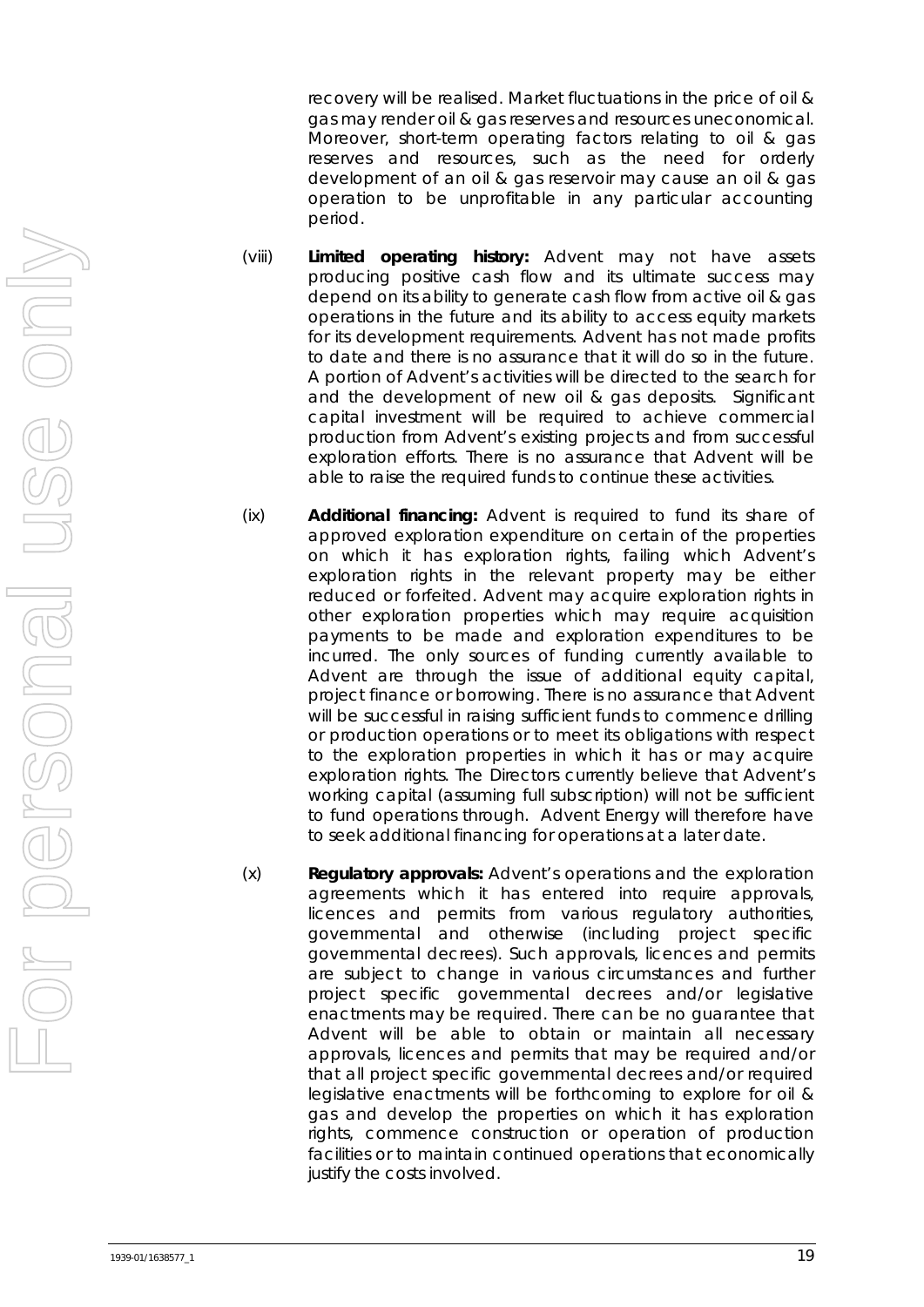- (xi) **Environmental factors:** Advent's operations are subject to environmental regulation (including regular environmental impact assessments and the requirement to obtain and maintain certain permits) in all the jurisdictions in which it operates. Such regulation covers a wide variety of matters, including, without limitation, prevention of waste, pollution and protection of the environment, labour regulations and health and safety. Advent may also be subject under such regulations to clean-up costs and liability for toxic or hazardous substances which may exist on or under any of its properties or which may be produced as a result of its operations. Environmental legislation and permitting requirements are likely to evolve in a manner which will require stricter standards and enforcement, increased fines and penalties for non-compliance, more stringent environmental assessments of proposed projects and a heightened degree of responsibility for companies and their directors and employees.
- (xii) **Competition:** The oil & gas exploration and production business is competitive in all of its phases. Advent competes with numerous other companies and individuals, including competitors with greater financial, technical and other resources than itself, in the search for and acquisition of exploration and development rights on attractive oil & gas properties. Advent's ability to acquire exploration and development rights on properties in the future will depend not only on its ability to develop the properties on which it currently has exploration and development rights, but also on its ability to select and acquire exploration and development rights on suitable properties for exploration and development. There is no assurance that Advent will continue to be able to compete successfully with its competitors in acquiring exploration and development rights on such properties.
- (xiii) **Currency risk:** Currency fluctuations may affect the cash flow that Advent hopes to realise from its operations, as oil & gas is sold and traded on the world markets in United States dollars. Advent's costs are incurred primarily in Australian dollars and United States dollars.
- (xiv) **Uninsured risks:** Advent Energy, as a participant in exploration and mining programmes, may become subject to liability for hazards that cannot be insured against or against which it may elect not to be so insured because of high premium costs. Advent Energy may incur a liability to third parties (in excess of any insurance cover) arising from pollution or other damage or iniury.
- (xv) **Areas of investment risk:** It is the intention of Advent Energy's Directors to seek a listing of Advent Energy's shares on an international financial exchange as appropriate, however there is no guarantee that this will occur. The share prices of publicly quoted companies can be volatile. The price of shares is dependent upon a number of factors some of which are general or market or sector specific and others that are specific to Advent Energy.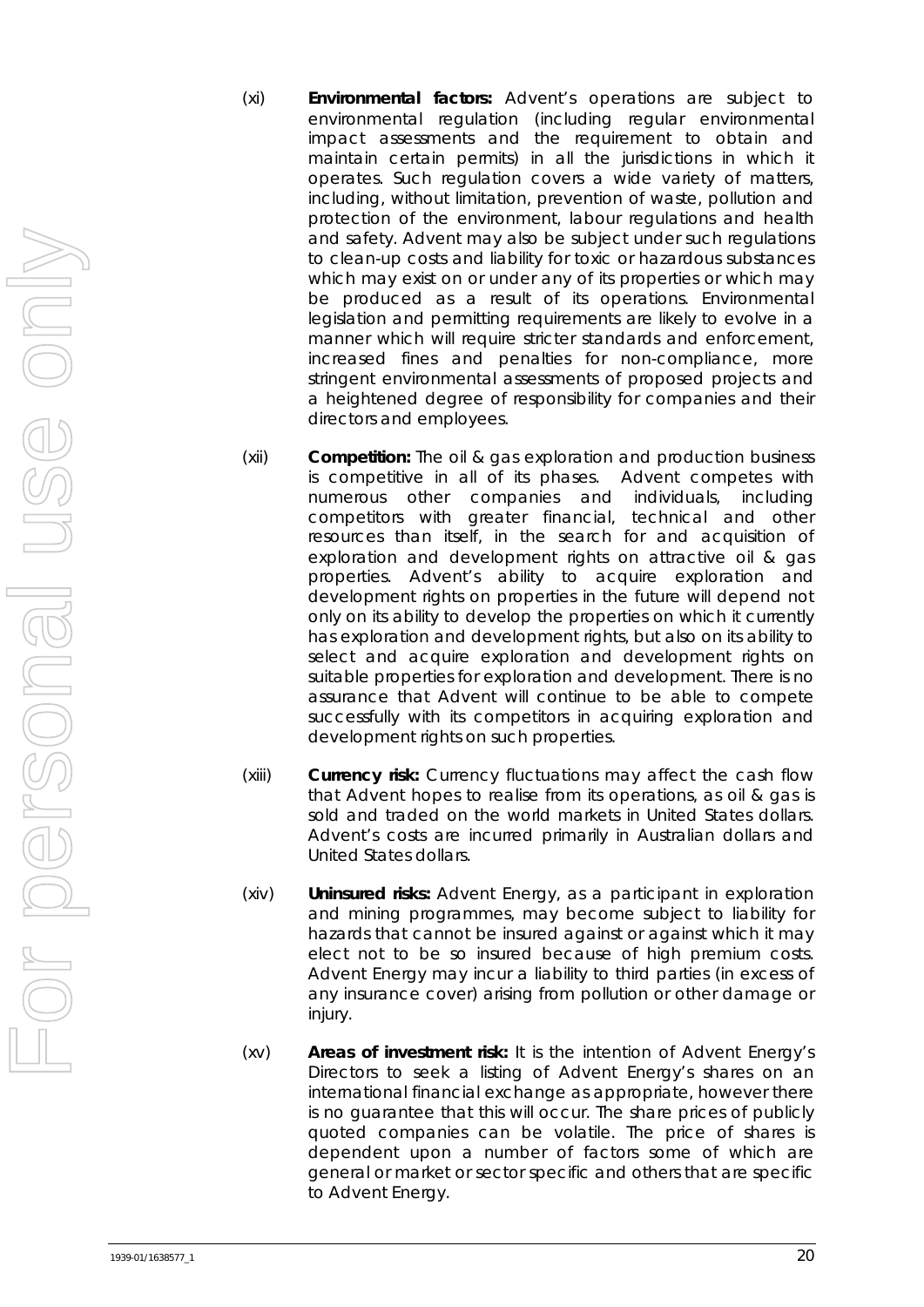Although Advent Energy's shares are intended to be traded on a securities exchange, this should not be taken as implying that Advent will be successful in being admitted to the Official List of the ASX or another exchange, or that there will always be a liquid market in its securities. In addition, the market for shares in smaller public companies is less liquid than for larger public companies. Therefore, an investment in Advent Energy's shares may be difficult to realise and the share price may be subject to greater fluctuations than might otherwise be the case. An investment in shares quoted on a particular exchange may carry a higher risk than an investment in shares quoted on other securities exchanges. Any exchange's future success and liquidity in the market for Advent Energy's shares cannot be guaranteed. The value of Advent Energy's shares may be volatile and may go down as well as up and the Company may therefore not recover their original investment.

The market price of Advent Energy's shares may not reflect the underlying value of Advent Energy's net assets. The price at which the Company may dispose of its Advent shares may be influenced by a number of factors, some of which may pertain to Advent Energy and others of which are extraneous. On any disposal of its Advent shares, the Company may realise less than the original amount invested.

- (xvi) **Market perception**: Market perception of small oil & gas exploration companies may change and this could impact on the value of the Company's holdings and impact on Advent's ability to raise further equity capital.
- (d) **Unitisation:** In the case of any cross-border discovery or cross permit discovery involving another permit holder, the Company will be required to share production in accordance with the requirements of the relevant regulatory authorities of Western Australia, and/or the Northern Territory, and/or South Australia, and/or New South Wales, or of any relevant unitisation agreements agreed to between the parties, as the case may be.

#### (e) **Nature of BPH's existing investments**

The Company's existing investments include a \$14.3 million equity investment in Advent Energy Ltd, a 20% interest in MDSystems and a 3.89% interest in Cortical Dynamics Ltd. BPH can increase its holding in Cortical to 15% by conversion of \$1.5m of debt. The Company can make no representations that any of these projects will be successful, that the Company's development milestones will be achieved or that it will develop products that are commercially exploitable. Further, the Company's success depends, in part, on its ability to obtain patents, maintain trade secret protection and operate without infringing the proprietary rights of third parties. Because the patent positions of biotechnology companies can be highly uncertain and frequently involve complex legal and scientific evaluation, neither the breadth of claims allowed in medical device patents, nor their enforceability, can be predicted. There can be no assurance that any patents the Company may own or control or license now and in the future will afford the Company commercially significant protection of its intellectual property or its projects or have commercial application. While the Company is not aware of any third party interests in its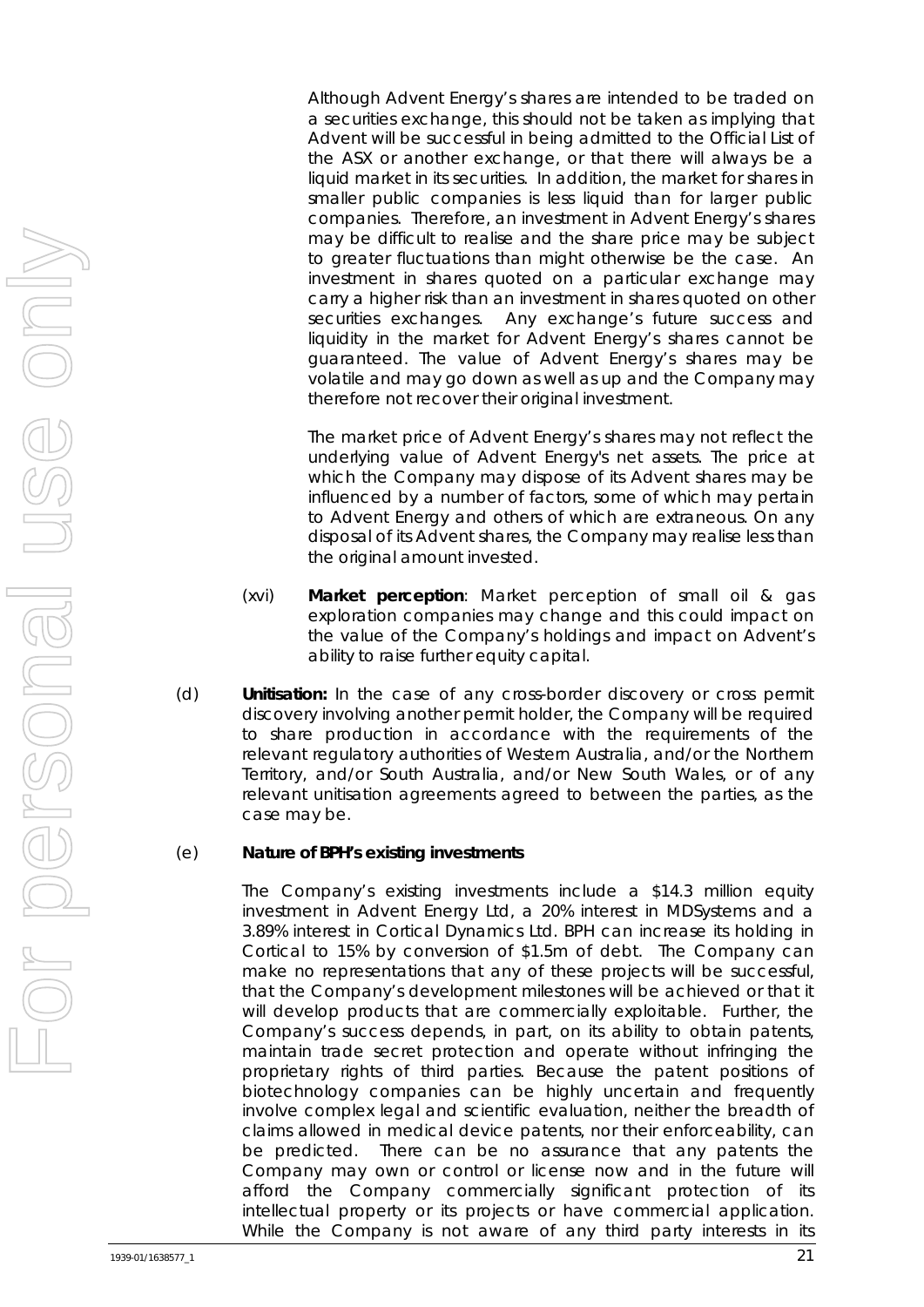intellectual property rights and has taken steps to protect and confirm its interest in these rights, there is always a risk of third parties claiming involvement in technological and medical discoveries and if any such disputes arise, they could adversely affect the Company.

#### (f) **Regulatory risk**

The introduction of new legislation or amendments to existing legislation by governments, developments in existing common law, or the respective interpretation of the legal requirements in any of the legal jurisdictions which govern the Company's operations or contractual obligations, could impact adversely on the assets, operations and, ultimately, the Company's financial performance and its Securities. In addition, there is a commercial risk that legal action may be taken against the Company in relation to commercial matters.

#### (g) **Potential acquisitions**

As part of its business strategy, the Company may make acquisitions of or significant investments in complementary companies, products or technologies. Any such future transactions would be accompanied by the risks commonly encountered in making acquisitions of companies, products and technologies.

#### **5.5 General Risks**

#### (a) **Additional requirements for capital**

The funds raised under the Offer are considered sufficient to meet the current proposed objectives of the Company. Additional funding may be required in the event future costs exceed the Company's estimates and to effectively implement its business and operations plans in the future, to take advantage of opportunities for acquisitions, joint ventures or other business opportunities, and to meet any unanticipated liabilities or expenses which the Company may incur.

The Company may seek to raise further funds through equity or debt financing, joint ventures or other means. Failure to obtain sufficient financing for the Company's activities and future projects may result in delay and indefinite postponement of its research and development programmes. There can be no assurance that additional finance will be available when needed or, if available, the terms of the financing might not be favourable to the Company and might involve substantial dilution to Shareholders.

#### (b) **General economic conditions**

Economic conditions, both domestic and global, may affect the performance of the Company. Factors such as fluctuations in currencies, commodity prices, inflation, interest rates, supply and demand and industrial disruption may have an impact on operating costs and share market prices. The Company's future possible revenues and Share price can be affected by these factors, all of which are beyond the control of the Company or its Directors.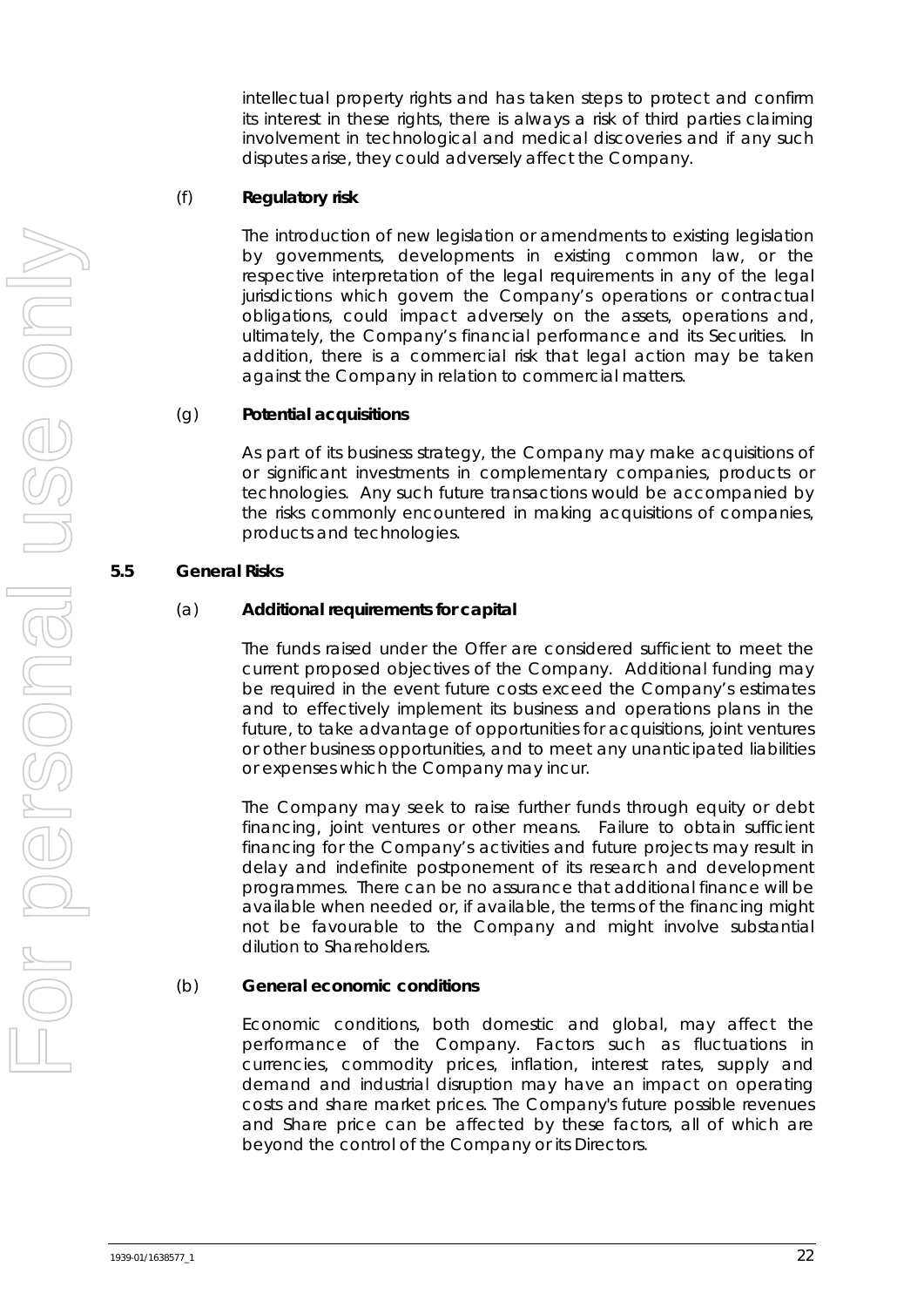## (c) **Equity market conditions**

Securities listed on the stock market can experience extreme price and volume fluctuations that are often unrelated to the operating performances of such companies. The market price of Shares may fall as well as rise and may be subject to varied and unpredictable influences on the market for equities in general.

General factors that may affect the market price of Shares include economic conditions in both Australia and internationally (particularly Australian, US and Chinese economic conditions), investor sentiment, local and international share market conditions, changes in interest rates and the rate of inflation, variations in commodity prices, the global security situation and the possibility of terrorist disturbances, changes to government regulation, policy or legislation, changes which may occur to the taxation of companies as a result of changes in Australian and foreign taxation laws, changes to the system of dividend imputation in Australia, and changes in exchange rates.

#### (d) **Change in government policy and legislation**

Any material adverse changes in relevant government policies or legislation of Australia may affect the viability and profitability of the Company, and consequent returns to investors. The activities of the Company are subject to various federal, state and local laws governing prospecting, development, production, taxes, labour standards and occupational health and safety, and other matters.

# (e) **Reliance on key management and personnel**

The Company is dependent on its management, the loss of whose services could materially and adversely affect the Company and impede the achievements of its research and development objectives. Because of the specialised nature of the Company's business, its ability to commercialise its products and maintain its research programme will depend in part upon its ability to attract and retain suitably qualified management, scientists and research people over time. There can be no assurance that the Company will be able to attract or retain sufficiently qualified personnel on a timely basis, retain its key scientific and management personnel, or maintain its relationship with key scientific organisations.

#### (f) **Market conditions**

The market price of the Company's Securities can fall as well as rise and may be subject to varied and unpredictable influences on the market for equities in biomedical development stocks in particular.

Accordingly, investors should recognise that the price of the Securities may fall as well as rise. In particular, the trading price of Shares at any given time may be higher or lower than the price paid under the Offer. Neither the Company nor the Directors warrant the future performance of the Company or any return on the Company's Securities.

#### (g) **Insurance**

The Company will have insurance in place considered appropriate for the Company's needs. The Company will not be insured against all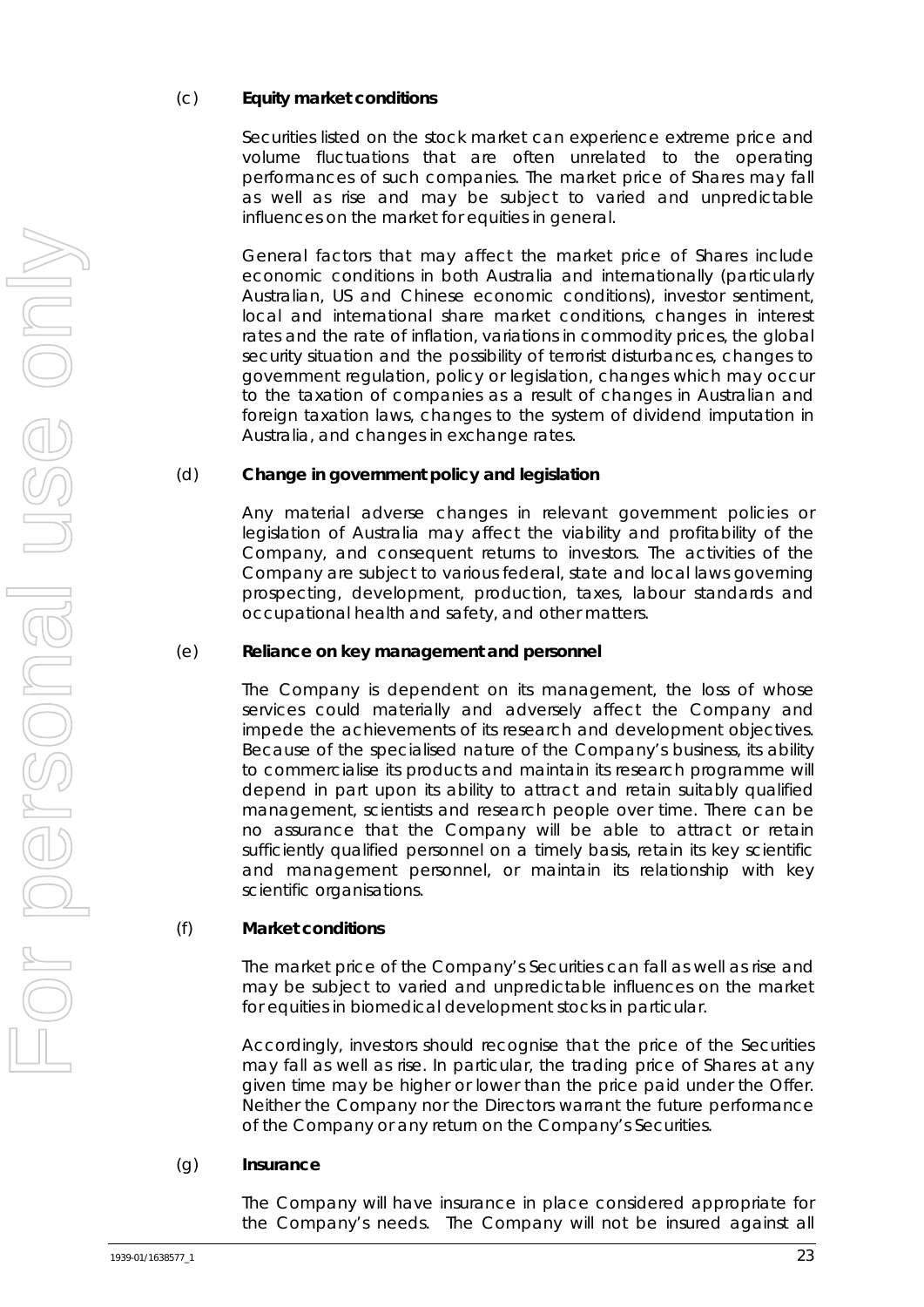possible losses, either because of the unavailability of cover or because the Directors believe the premiums are excessive relative to the benefits that would accrue. The Directors believe that the insurance the Company has in place is appropriate. The Directors will continue to review the insurance cover in place to ensure that it is adequate.

#### (h) **Unforeseen expenditure risk**

Expenditure may need to be incurred that has not been taken into account in the preparation of this Prospectus. Although the Company is not aware of any such additional expenditure requirements, if such expenditure is subsequently incurred, this may adversely affect the expenditure proposals of the Company.

#### **5.6 Investment Speculative**

The above list of risk factors ought not to be taken as exhaustive of the risks faced by the Company or by investors in the Company. The above factors, and others not specifically referred to above, may in the future materially affect the financial performance of the Company and the value of the securities offered under this Offer Document. Therefore, the securities to be issued pursuant to this Offer Document carry no guarantee with respect to the payment of dividends, returns of capital or the market value of those securities.

Potential investors should consider that the investment in the Company is speculative and should consult their professional advisers before deciding whether to apply for securities pursuant to this Offer Document.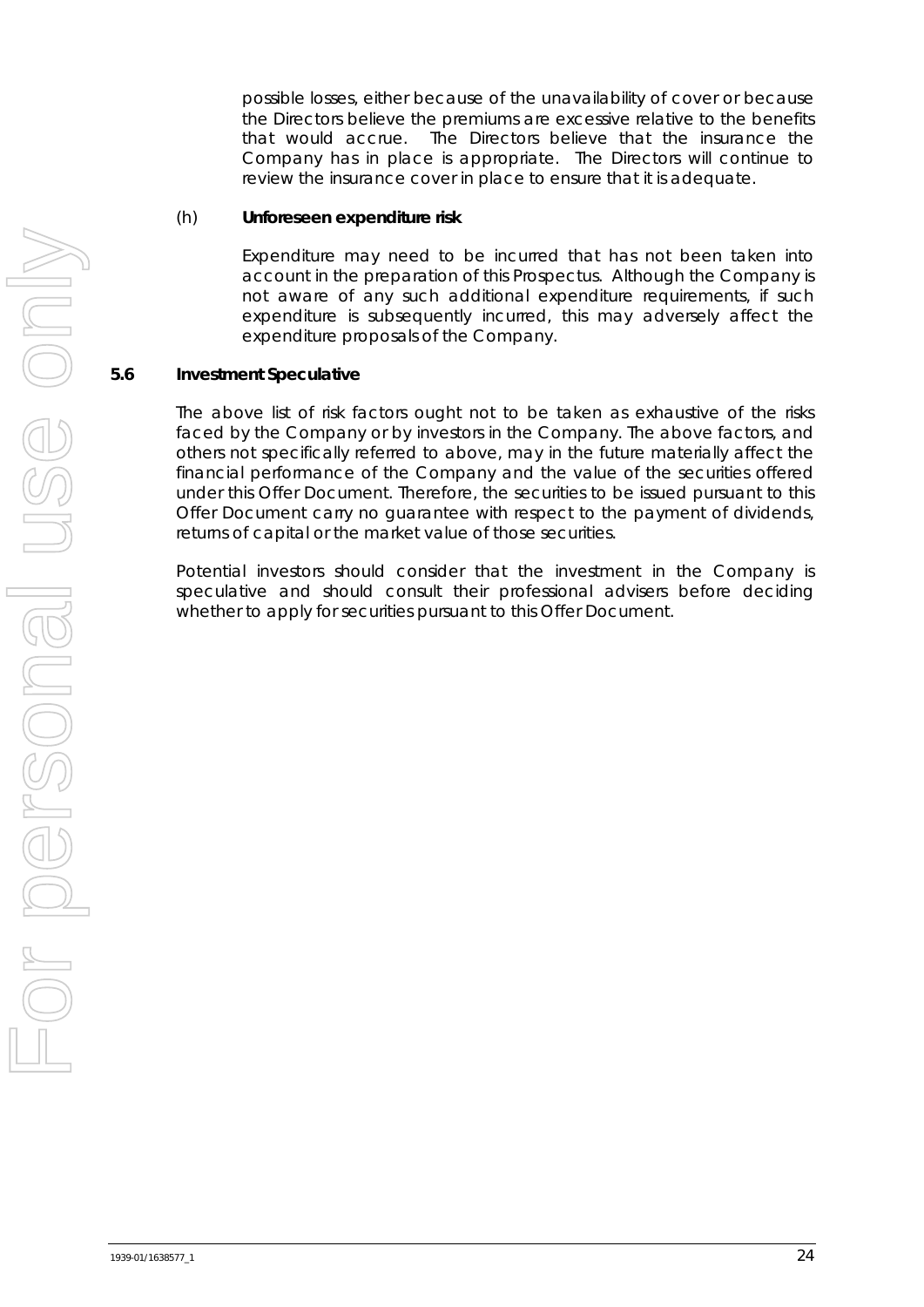#### <span id="page-26-0"></span>**6. DEFINED TERMS**

**\$ or A\$** means an Australian dollar.

**Additional Shares** means those New Shares not issued under the Offer.

**Applicant** refers to a person who submits an Entitlement and Acceptance Form, or submits a payment of subscription monies in respect of the Offer.

**Application** refers to the submission of an Entitlement and Acceptance Form or Shortfall Application Form (as the case may be).

**ASX** means ASX Limited (ACN 008 624 691) or, where the context permits, the Australian Securities Exchange operated by ASX Limited.

**ASX Listing Rules** means the Listing Rules of the ASX.

**Closing Date** means the closing date set out in Section [3.3](#page-6-0) or such other date as may be determined by the Directors.

**Company** means BPH Energy Limited (ACN 095 912 002).

**Corporations Act** means the *Corporations Act 2001* (Cth).

**Directors** mean the directors of the Company.

**Eligible Shareholder** means a Shareholder whose details appear on the Company's register of Shareholders as at the Record Date whose registered address is in Australia or New Zealand.

**Entitlement** means the entitlement to subscribe for one (1) New Share for every one (1) Share held by an Eligible Shareholder on the Record Date.

**Entitlement and Acceptance Form** means the Entitlement and Acceptance Form accompanying this Offer Document.

**New Share** means a new Share proposed to be issued pursuant to this Offer.

**Offer** or **Rights Issue** means the pro rata non-renounceable offer of New Shares at an issue price of \$0.005 each on the basis of one (1) New Share for every one (1) Share held on the Record Date subscribed for pursuant to this Offer Document.

**Offer Document** means this Offer Document.

**Opening Date** means the opening date set out in Section [3.3](#page-6-0) of this Offer Document.

**Record Date** means the record date set out in Section [3.3](#page-6-0) of this Offer Document.

**Section** means a section of this Offer Document.

**Share** means an ordinary fully paid share in the capital of the Company.

**Shareholder** means a holder of Shares.